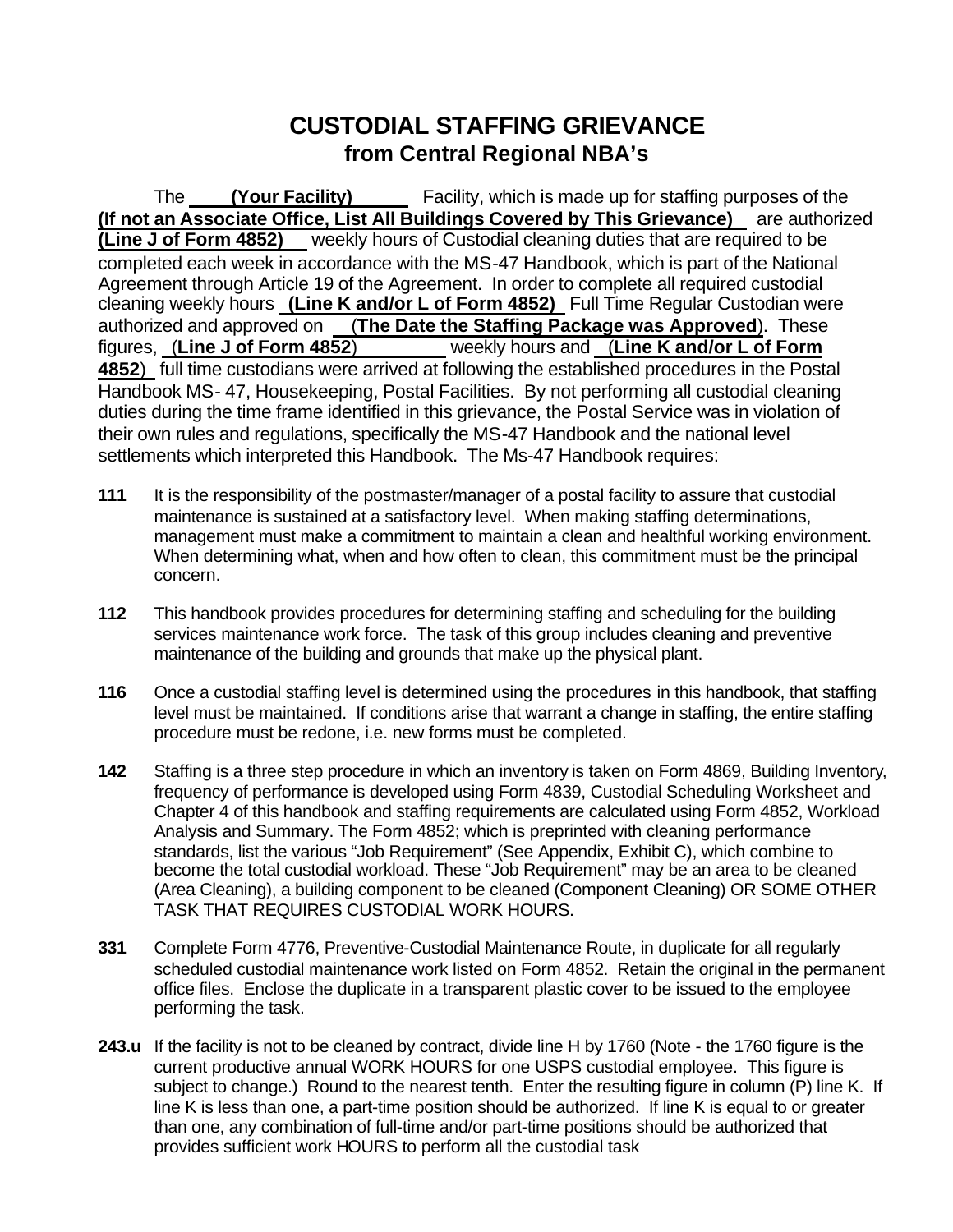The Union maintains that management at the **(Your Facility)** did not adhere to these provisions during the time period identified in this grievance. Thus, employees and customers were exposed to less than the required clean and healthful workroom environment requirement, as management did not maintain this commitment as their principal concern.

In a National level agreement in grievance number H1C-NA-C-46, dated April 20, 1983, the Postal Service agreed in part:

- 1. The parties agree to the MS-47 Handbook, "Housekeeping-Postal Facilities" as revised (4/13/83) a and found in Attachment One to this settlement agreement.
- 2. The Postal Service will not implement frequencies below the specified ranges contained in Attachment One without providing the Union, at the Regional level, with relevant document(s) justifying the reduced frequency(ies).. In another National level settlement, H7T-3A-C-8445, dated September 7, 1990, the Postal Service agreed,

(1)The parties at this level agree that part 116 of the MS-47 applies: "Once a custodial staffing level is determined using the procedures in this handbook, that staffing level must be maintained. If conditions arise that warrant a change in staffing, the entire staffing procedure must be redone, i.e. new forms must be completed.

(2)Management also agrees that it will not implement frequencies below the specified ranges identified in the MS-47 without following the procedure outlined in prearbitration decision H1C-NA-C-46.

At the time of this grievance the MS-47 had not been altered from it's agreed upon language of 1983. Thus the Postal Service was required to perform no less than (**Line J of Form 4852**) weekly hours of custodial cleaning duties each week. This requirement could not be met with fewer than the authorized number of custodians or without the use of overtime by the remaining custodians or the reassignment of other employees to perform the required cleaning duties. To permit the Postal Service to operate in this fashion would permit them to clean the Main Office and its stations and branches below the frequencies established in the MS-47 by simply creating an under staffing condition. National Arbitrator Howard Gamser ruled on page 6 of his decision in case A8-NA-0375 that,

By requiring that the Postal Service adhere to the standards or criteria for unit performance as well as frequencies contained in the MS-47 Handbook, this Arbitrator is not imposing a manning floor or any manning commitment upon the Service in carrying out its maintenance responsibilities. The Service is required to instruct its facilities to employ these unit performance criteria and frequency standards in determining the number of man-hours, which will be required to perform the tasks at hand. Whether the man hours thus required are filled by employing overtime or by the reassignment of employees from activities in which they might otherwise have been engaged, not prescribed by standards or criteria in some other handbook, manual or published regulation, is a management decision.

For the reasons outlined above, the Arbitrator is of the opinion and must find that the provisions of Article XIX impose upon the Service a duty to abide by the criteria or standards established in the MS-47 Handbook for both unit performance as well as frequencies. The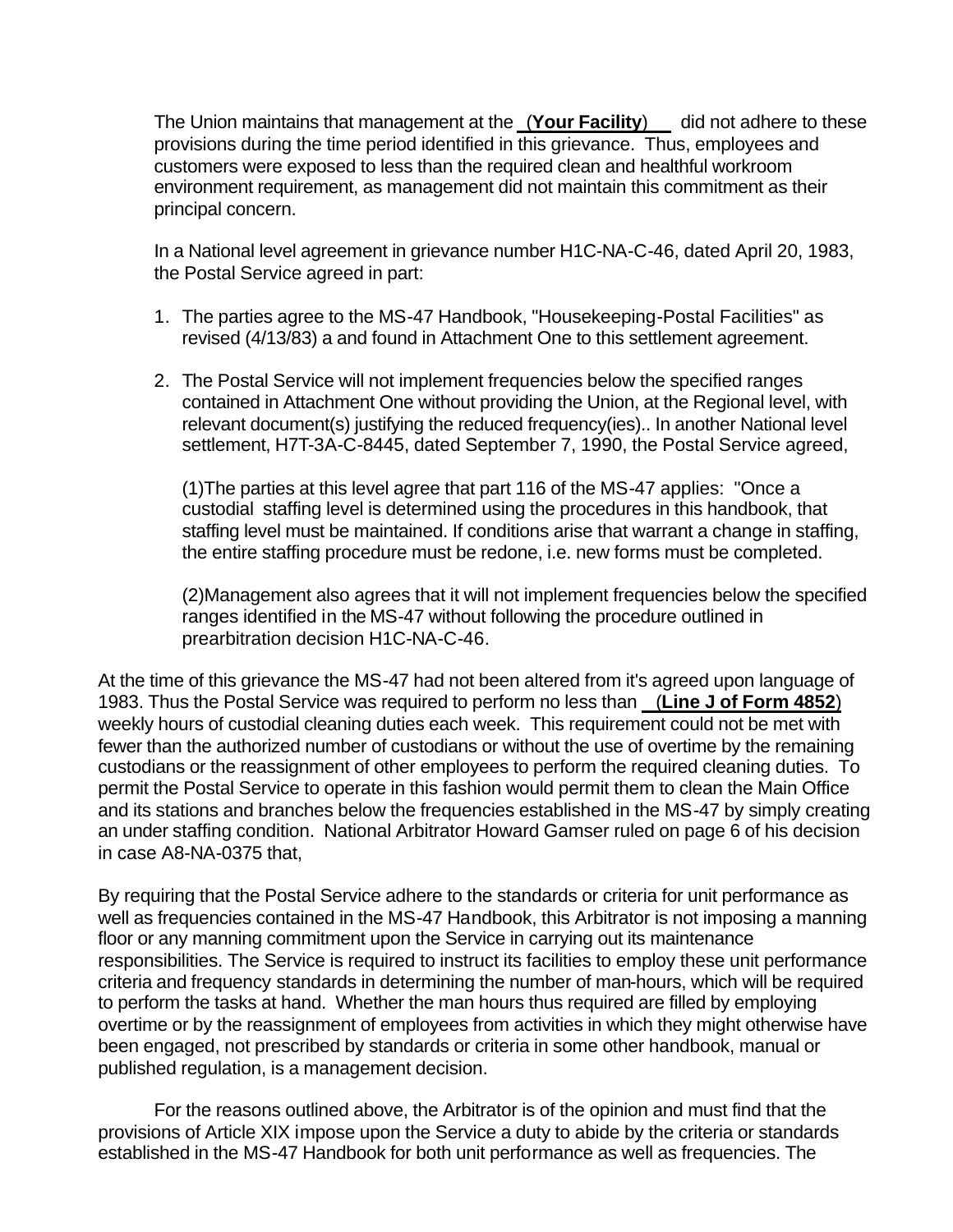unilateral determinations to depart from those standard, and particularly from the minimum frequencies contained in the Handbook, have resulted in violations of Article XIX.

Had local management followed the requirements of the MS-47 then no fewer than **(Line J of Form 4852)** weekly hours would have been used to clean each week. The Union maintains that the actions described above, not scheduling and assigning all custodial weekly cleaning hours, not only demonstrated local management's lack of commitment for a clean and healthful work environment but also deprived overtime opportunities to the Custodians for the entire under staffing time period. It is clear that National Arbitrator Gamer, the MS-47 Handbook and various National level settlements require the Postal Service to complete all work hours as listed on Line J of the current authorized and approved staffing package for the specific facility Staffed. The Union maintains that the Postal Service violated the MS-47 Handbook by not maintaining the authorized and approved number of full time career custodians and by not performing all required custodial work. Local management's reliance on the MS-63 Handbook to support the nonperformance of required custodial work hours is unfounded. The MS-63 is a work hour reporting system. Section 130 of this Handbook provides:

The contents of this handbook apply to maintenance functions and a need to collect and report maintenance data. This data will provide management with the necessary information to measure effectively and to control maintenance activities. Class A offices will make full use of the capabilities of NMICS. (See 122 for definition of NMICS)

**Section 720.1 of the MS-63** Handbook clearly identifies the MS 47 Handbook as controlling the scheduling of custodial work: Detailed and Specific instruction for the development of the building cleaning workload requirements, assignment of work, scheduling of daily and project work, and forms preparation are in Handbook Ms-47, Housekeeping Postal Facilities. Reporting of workhorse and material expended shall be in accordance with procedures contained therein.

By not assigning the required weekly cleaning hours from Line J of the Form(s) 4852, the Postal Service adversely affected the bargaining unit in a manner similar to when they use casuals perform our work. The Postal Service was unjustly enriched<sup>1</sup> by not staffing and assigning cleaning duties in accordance with the provisions of the MS-47 Handbook. Had local management followed the requirements of the MS-47 then no fewer than **(Line J of Form 4852)** weekly hours would have been used to cleaning and maintaining this Facility each week. The Union maintains that the actions described above, not scheduling and assigning all custodial weekly cleaning hours, not only demonstrated local management's lack of commitment for a clean and healthful work environment but also deprived overtime opportunities to the Custodian for the entire time period.

 $\overline{a}$ 

 $1$ In a National level arbitration, Carlton J. Snow, in case I90V-4I-C-94005141, stated on page 13: "Jurisprudential underpinnings for the concept of a continuing grievance are rooted in the doctrine of restitution and the historical effort of the common law to avoid unjust enrichment. If an employer were permitted indefinitely to reject a legitimately aggrieved employee's complaint regarding a wage dispute on the basis of procedural nonabritrability , an organization could be unjustly enriched. In such circumstances, courts traditional have compelled parties to surrender any benefits unjustly received from an injured party. It is a fundamental concept in Anglo-American common law that no on should be unjustly enriched a the expense of another, and arbitrators have adopted the same value. (See Restatement (Second) of contracts, 344, p.106 (1981); 1996 NAA 48th Annual Meeting 150; and Carpenters Local 1913, 213 N.L.R.B. 363, 87 LRRM 1700 (1974).)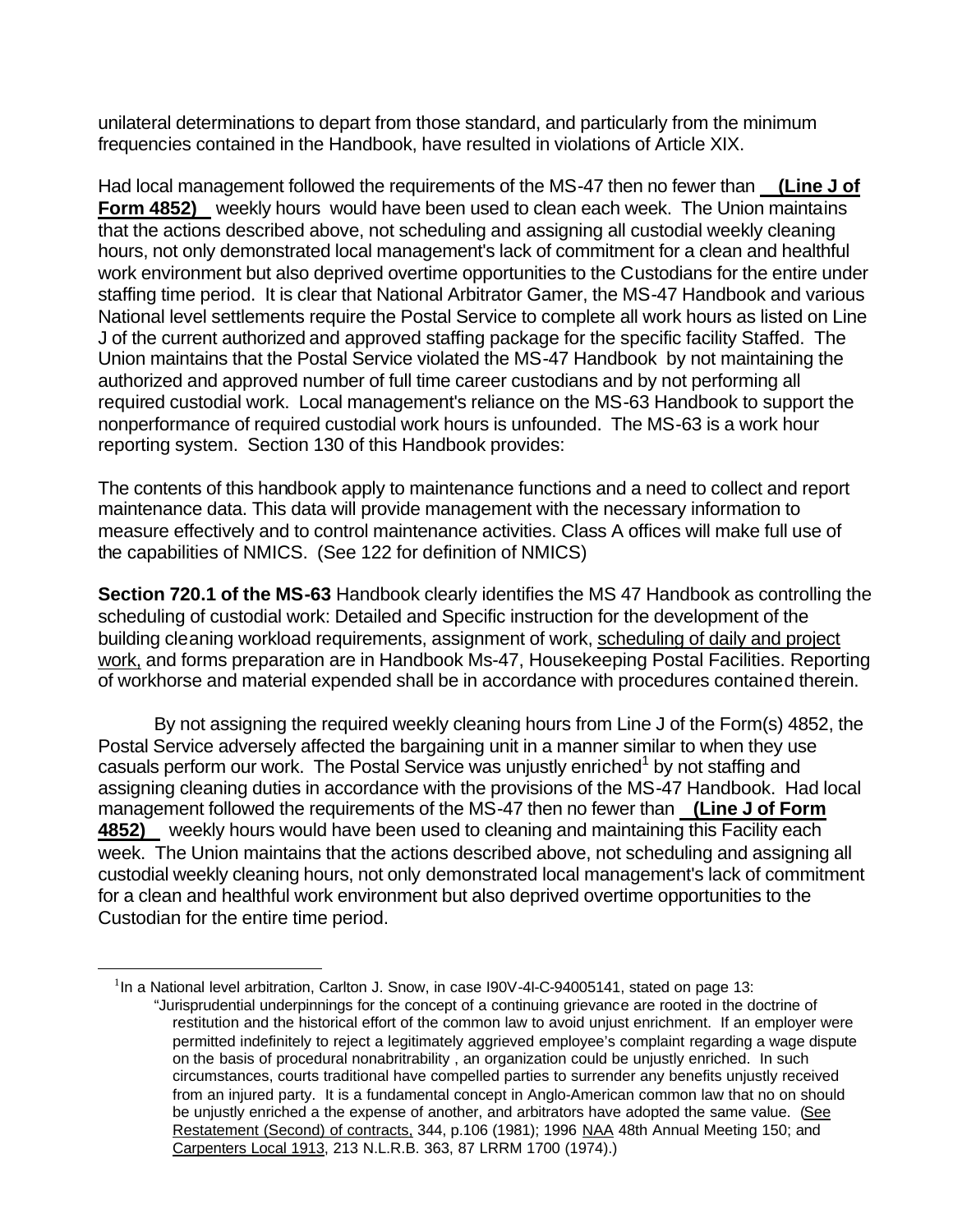Based on the above, the Union maintains that the Postal Service violated the National Agreement and the MS-47 Handbook by not maintaining the authorized and approved Custodians, (Line K and/or L of Form 4852) , and by not completing all required custodial work hours, (Line J of Form 4852) each week. We respectfully request that you find in favor of the Union by ordering the Postal Service to:

- 1. Immediately staff to the authorized number of custodians, and
- 2. Complete all custodial work each week as shown on Line J of the approved PS Form 4852, and
- 3. Compensate the custodial workforce a the appropriate overtime rate for all unworked custodial work (work that was not competed or bypassed as required by National Arbitrator Gamer and the MS-47 Handbook due to their failure to opt to perform required work, and
- 4. Compensate the Local Union a dollar amount equal to the total biweekly Union dues the employee(s) would have paid to the Union had the Postal Service been maintaining the contractually proper staffing level.

1. TOTAL WEEKLY HOURS REQUIRED TO BE CLEANED= HOURS AT THE MAIN POST OFFICE.

2. One man-year equals 1760 hours or 33.8 weekly hours. The figure of 33.8 is calculated by dividing 1760 by 52 weeks.

The figure of 1760 is found on line K of the 4852's as well as the MS-47 Handbook. The figure of 1760 annual hours, instead of 2080 hours, (or 33.8 weekly hours instead of 40 weekly hours) represents the number of productive work hours each year/week. The remaining hours are nonproductive hours and represent holiday leave and annual and sick leave estimations.

1760 annual productive hours 80 annual holiday leave hours 240 annual hours for vacation, incidental leave, sick leave etc. 2080 annual hours or 40 hours per week.

# **SUPPORT CITATIONS**

WITHHOLDING / HIRING CAP / BUDGET RESTRAINTS ARE NOT PERMISSIBLE REASONS TO AVOID STAFFING AND/OR PERFORMING ALL REQUIRED MAINTENANCE WORK

# 1. **C90T-1C-C-93023708** JOSEPH A. SICKLES

The purpose of this case is to establish that the Cincinnati BMC came of the "withholding" on May 28, 1993 (see pages 6 and 7).

# 2. **E7T-2U-C-23573** NICHOLAS H. ZUMAS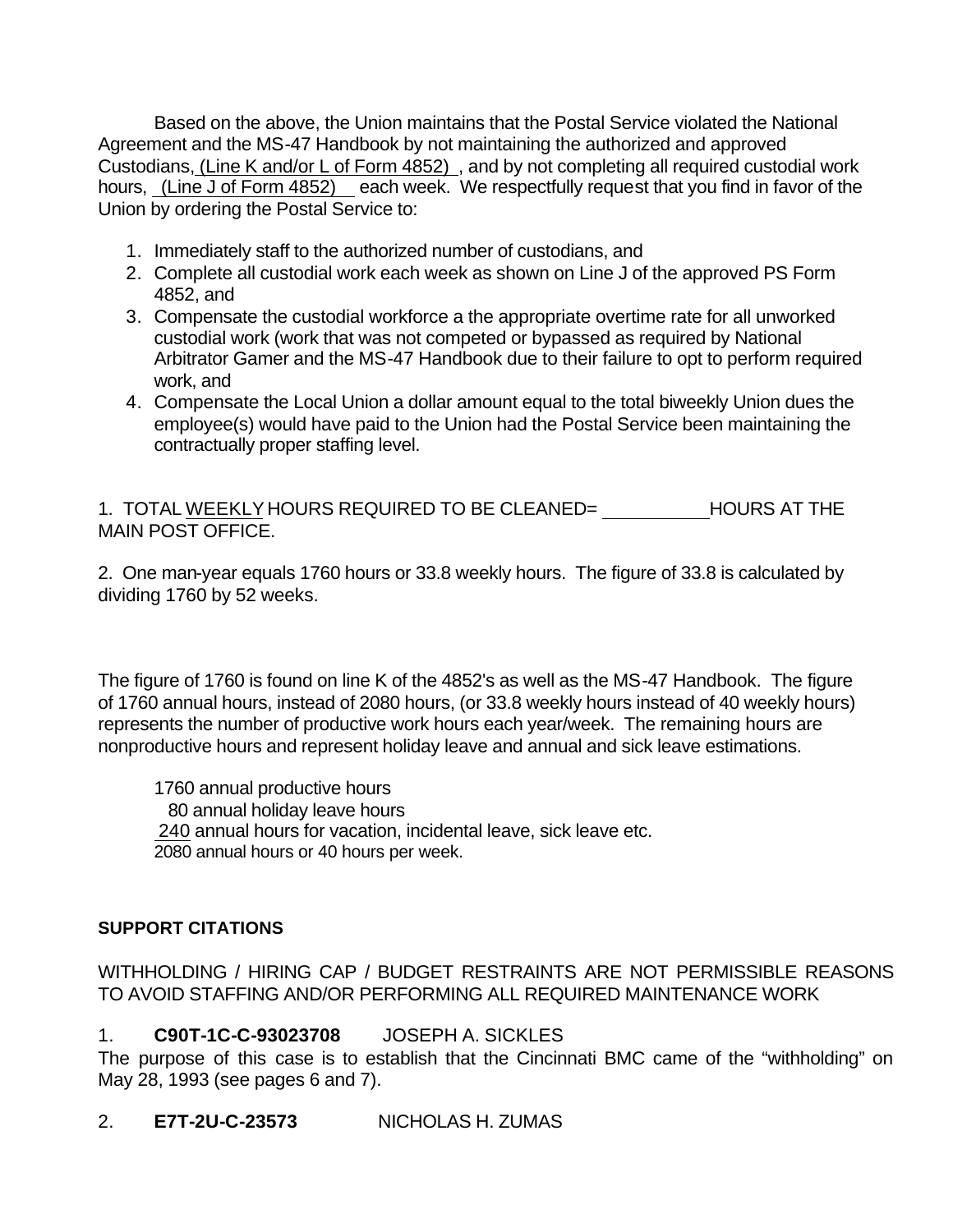### **SUBSTANTIAL PERSUASIVE AUTHORITY THAT A UNILATERAL DECISION BY MANAGEMENT NOT TO HIRE OR ITS DECISION TO IMPOSE A WITHHOLDING DOES NOT NEGATE MANAGEMENT'S OBLIGATION TO ADHERE TO ITS REQUIREMENT TO STAFF AND PERFORM ALL MAINTENANCE WORK**

1. J90T-1J-C-93028969 EDWIN H. BENN 2. J90T-1J-C-91030930 EDWIN H. BENN

### **USPS's REQUIREMENT TO MAINTAIN REGISTERS Section 211 of Handbook EL-311**

- 1. C7T-4M-C-32277 WILLIAM F. DOLSON
- 2. C7T-4M-C-30525 WILLIAM F. DOLSON

## **USPS REQUIRED TO COMPLETE A NEW STAFFING PACKAGE IN ORDER TO JUSTIFY ANY CHANGES SECTION 142**

1. C1T-4A-C-32009 JAMES P. MARTIN

CASES THAT REFERENCE MANAGEMENT'S REQUIREMENT TO COMPLETE ALL REQUIRED MAINTENANCE WORK AS IDENTIFIED IN THE APPROPRIATE STAFFING PACKAGE CUSTODIAL, MM0-21-91(MMO28-97), 1979 BMC INTERIM STAFFING GUIDELINES AND CRITERIA

- 1. H4C-NA-C-99 / 112 STEP 4 SETTLEMENT DATED AUGUST 5, 1991
- 2. H7T-4C-C-9164 STEP 4 SETTLEMENT DATED OCTOBER 7, 1991
- 3. SECTION 531.721 of the Administrative Support Manual
- 4. C7T-4Q-C-16630 JAMES P. MARTIN
- 5. I90T-1I-C-93036556 EDWIN H. BENN
- 6. C90T-1C-C-95006449 FRED BLACKWELL
- 7. K90T-4K-C-94009624 CHRISTOPHER E. MILES
- K90T-4K-C-94020308
- 8. K90T-4K-C-95014530 CHRISTOPHER E. MILES **1760 ANNUAL WORK HOURS EQUALS ONE MAN YEAR (Defines the difference between 2080 clock hours and 1760 work hours)**
- 9. E7T-2L-C-39390 CHRISTOPHER E. MILES
- 10. E7T-2F-C-27975 PHILIP W. PARKINSON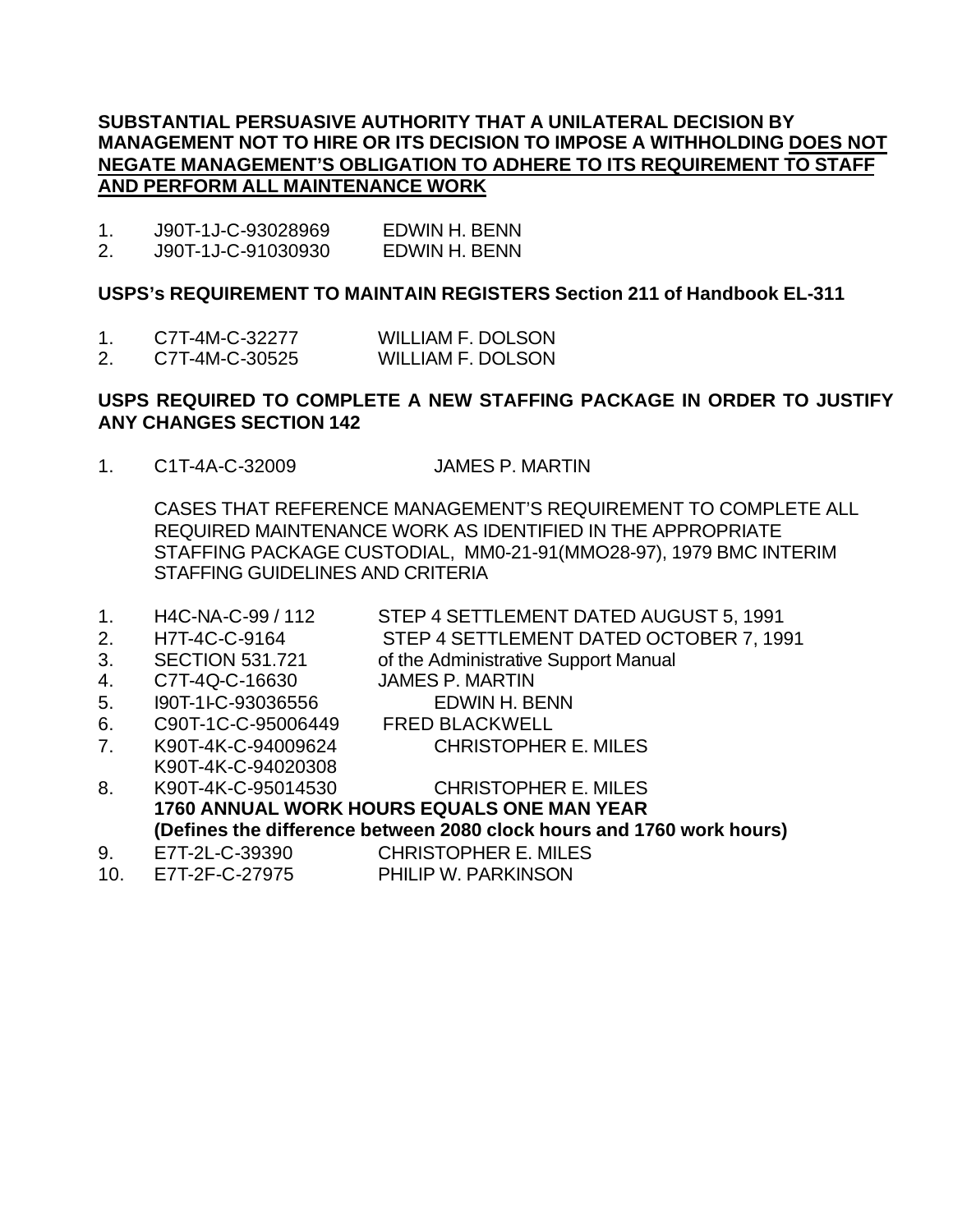# **CUSTODIAL STAFFING**

- 1. A8-NA-375 HOWARD GAMER (NATIONAL LEVEL ARBITRATOR) 2. H1C-NA-C-46 STEP 4 SETTLEMENT 3. H7T-3A-C-8445 STEP 4 SETTLEMENT<br>4. October 31, 1997 Samuel M. Pulcrano lette 4. October 31, 1997 Samuel M. Pulcrano letter to James Lingberg concerning the requirement to complete PS Form 4776, Prevent-Custodial Maintenance Route as required by Handbook, MS-47 Housekeeping Postal Facilities. Especially you have asked whether the Maintenance Activity Reporting and Scheduling (MARS) system eliminates the need to use Form 4776. The aforementioned form is presently required under the MS-47. The MARS system does not eliminate this requirement. 5. C7T-4J-C-29635 LAMONT E. STALLWORTH 6. I90T-1I-C-94036944 WILLIAM BELSHAW
- 7. D90T-1D-C-94020357 MICHAEL E. ZOBRAK
- 8. C90T-1C-C-95006449 FRED BLACKWELL
- 9. C87T-1C-C-90006204 FRED BLACKWELL
- 10. C90T-4C-C-92032268 FRED BLACKWELL
- 11. J90T-4J-C-94041806 EDWIN H. BENN
- 12. I90T-1I-C-93036556 EDWIN H. BENN
- 13. H94T-1H-C-96055756 LINDA S. BYARS
- 14. C94T-1C-C-97010497 PHILIP W. PARKINSON
- 15. W7T-5G-C-27211 GARY L. AXON
- 16. B90T-4B-C-92018695 LINDA ROBINS FRANKLIN
- 17. W0T-5F-C-7552 GARY L. AXON
- 18. W0T-5F-C-9673 BENNETT S. AISENBERG
- 19. W0T-5F-C-9674
- 20. W0T-5F-C-11530

# **NEW ARGUMENT/EVIDENCE RAISED FOR THE FIRST TIME AT ARBITRATION**

1. NC-E-11359 BENJAMIN AARON (National Arbitration) 2. J90C-1J-C-94013796 LINDA DiLEONE KLEIN

# **RELEVANT HANDBOOK DOCUMENTS**

- 1. Section 211.11 of Handbook EL-311, Personnel Operations
- 2. Section 5 of MMO-21-91 (MMO 28-97)
- 3. Step 4 Settlement H4C-NA-C-99 / 112 dated August 5, 1991
- 4. Step 4 Settlement H7T-4C-C-9164 dated October 7, 1997 (for BMC's)
- 5. 571.71 and 72 of the Administrative Support Manual This section identifies the required maintenance staffing as well as the identification of the equipment and tasks required of the maintenance workforce to properly support the equipment.
- 6. Step 4 Settlement H1C-NA-C-46
- 7. National Arbitration A8-NA-0375
- 8. Step 4 Settlement H7T-3A-C-8445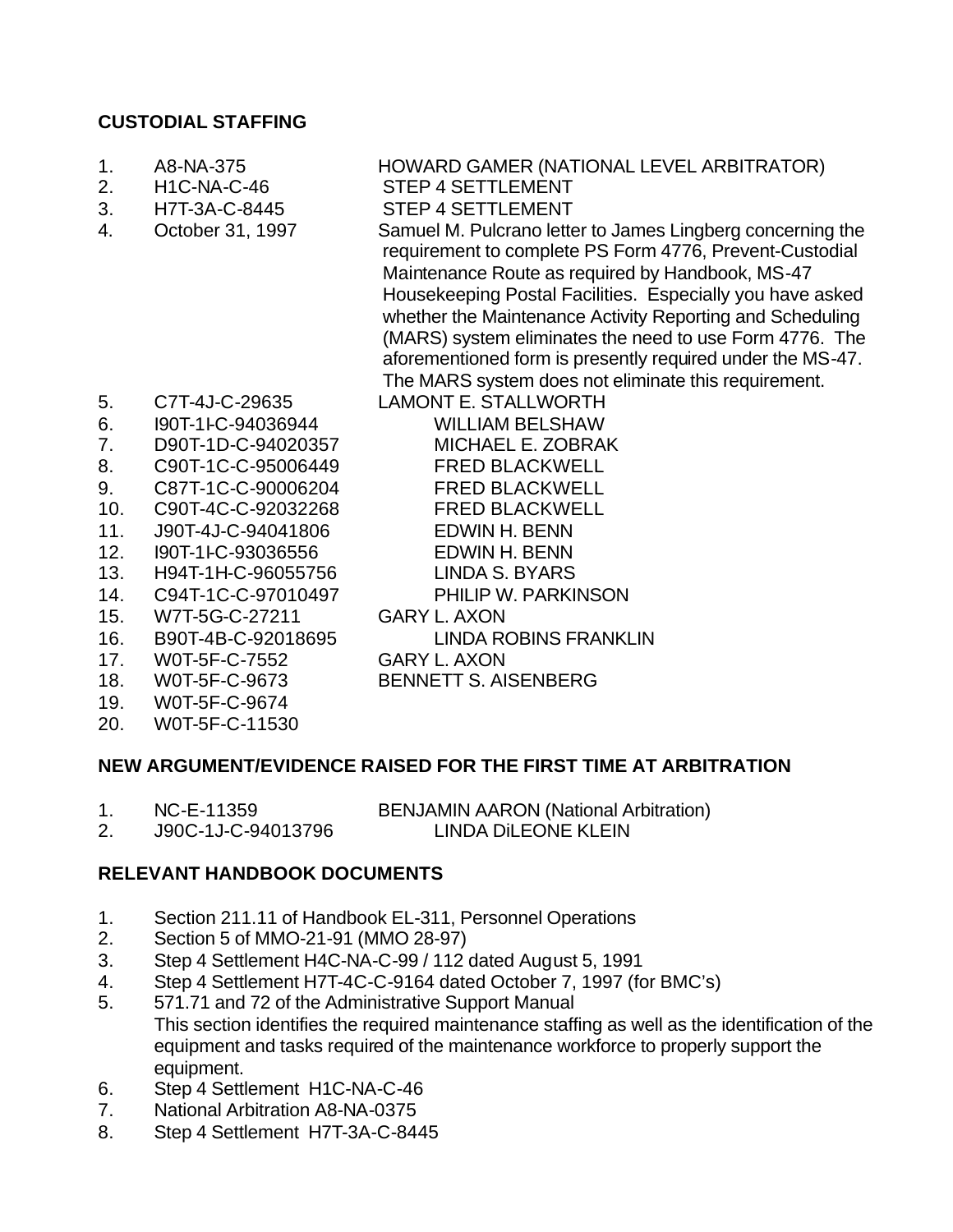# **Sample Custodial Grievance Form, to complete**

|                                                                                                                                                                                                                                                                                                                                                        |  | Facility, which is made up for                                                               |  |
|--------------------------------------------------------------------------------------------------------------------------------------------------------------------------------------------------------------------------------------------------------------------------------------------------------------------------------------------------------|--|----------------------------------------------------------------------------------------------|--|
|                                                                                                                                                                                                                                                                                                                                                        |  |                                                                                              |  |
|                                                                                                                                                                                                                                                                                                                                                        |  | authorized_____________weekly hours of Custodial cleaning duties that are required to        |  |
|                                                                                                                                                                                                                                                                                                                                                        |  | be completed each week in accordance with the MS-47 Handbook, which is part of the           |  |
|                                                                                                                                                                                                                                                                                                                                                        |  | National Agreement through Article 19 of the Agreement. In order to complete all             |  |
|                                                                                                                                                                                                                                                                                                                                                        |  | required custodial cleaning weekly hours _____________ Full Time Regular Custodian were      |  |
|                                                                                                                                                                                                                                                                                                                                                        |  | authorized and approved on ______________________. These figures _______________             |  |
|                                                                                                                                                                                                                                                                                                                                                        |  | weekly hours and ______ full time custodians were arrived at following the established       |  |
|                                                                                                                                                                                                                                                                                                                                                        |  | procedures in the Postal Handbook MS-47, Housekeeping, Postal Facilities. By not             |  |
|                                                                                                                                                                                                                                                                                                                                                        |  | performing all custodial cleaning duties during the time frame identified in this grievance, |  |
|                                                                                                                                                                                                                                                                                                                                                        |  | the Postal Service was in violation of their own rules and regulations, specifically the MS- |  |
|                                                                                                                                                                                                                                                                                                                                                        |  | 47 Handbook and the national level settlements which interpreted this Handbook. The          |  |
| Ms-47 Handbook requires:                                                                                                                                                                                                                                                                                                                               |  |                                                                                              |  |
| 111 It is the responsibility of the postmaster/manager of a postal facility to assure that<br>custodial maintenance is sustained at a satisfactory level. When making staffing<br>determinations, management must make a commitment to maintain a clean and healthful<br>working environment. When determining what, when and how often to clean, this |  |                                                                                              |  |

112 This handbook provides procedures for determining staffing and scheduling for the building services maintenance work force. The task of this group includes cleaning and preventive maintenance of the building and grounds that make up the physical plant.

commitment must be the principal concern.

116 Once a custodial staffing level is determined using the procedures in this handbook, that staffing level must be maintained. If conditions arise that warrant a change in staffing, the entire staffing procedure must be redone, i.e. new forms must be completed.

142 Staffing is a three step procedure in which an inventory is taken on Form 4869, Building Inventory, frequency of performance is developed using Form 4839, Custodial Scheduling Worksheet and Chapter 4 of this handbook and staffing requirements are calculated using Form 4852, Workload Analysis and Summary. The Form 4852; which is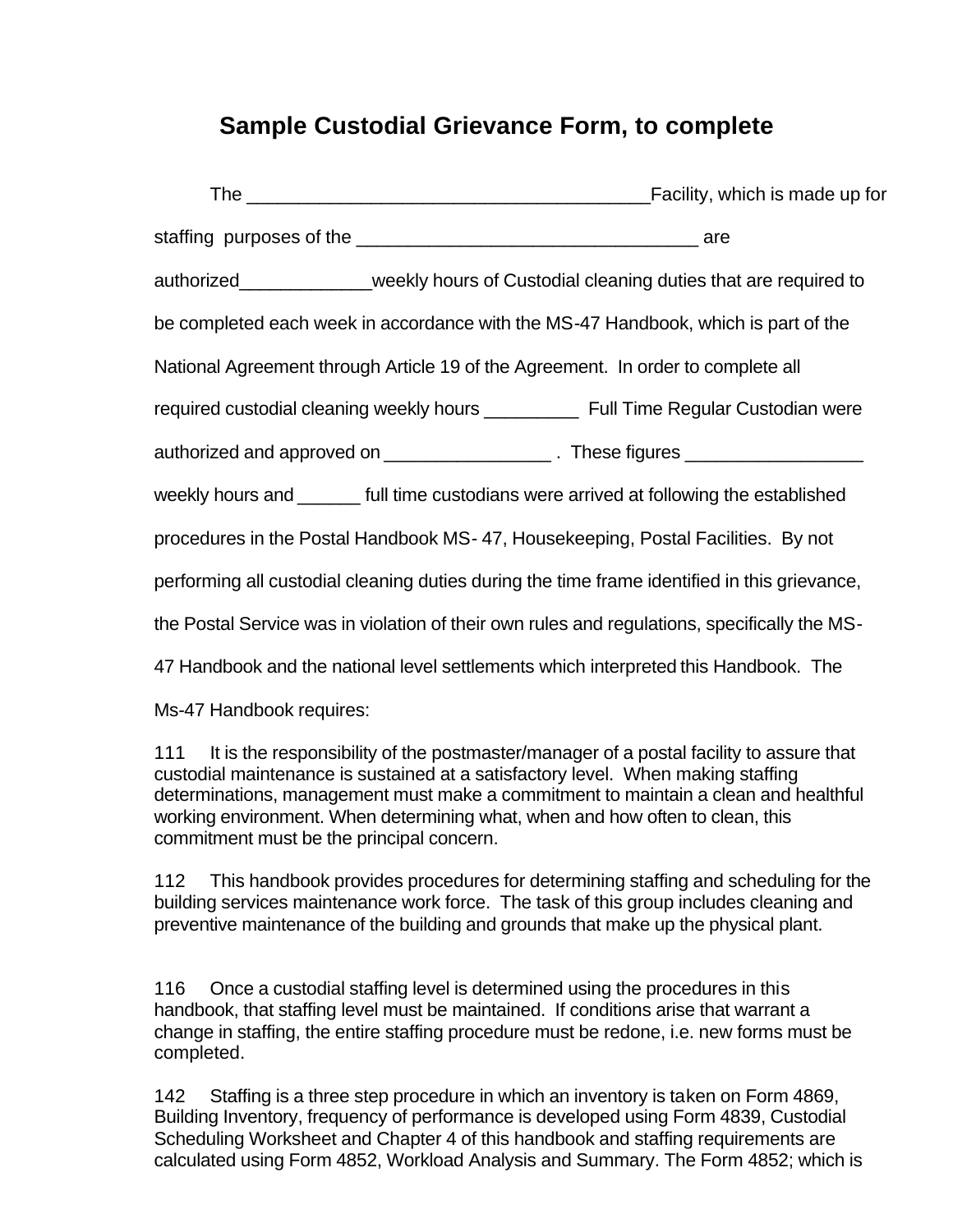preprinted with cleaning performance standards, list the various "Job Requirement" (See Appendix, Exhibit C) which combine to become the total custodial workload. These "Job Requirement" may be an area to be cleaned (Area Cleaning), a building component to be cleaned (Component Cleaning) OR SOME OTHER TASK THAT REQUIRES CUSTODIAL WORK HOURS.

331 Complete Form 4776, Preventive-Custodial Maintenance Route, in duplicate for all regularly scheduled custodial maintenance work listed on Form 4852. Retain the original in the permanent office files. Enclose the duplicate in a transparent plastic cover to be issued to the employee performing the task.

243.u If the facility is not to be cleaned by contract, divide line H by 1760 (Note - the 1760 figure is the current productive annual WORK HOURS for one USPS custodial employee. This figure is subject to change.) Round to the nearest tenth. Enter the resulting figure in column (P) line K. If line K is less than one, a part-time position should be authorized. If line K is equal to or greater than one, any combination of full-time and/or part-time positions should be authorized that provides sufficient WORK HOURS to perform all the custodial tasks.

The Union maintains that management at the \_\_\_\_\_\_\_ do not adhere to these provisions during the time period identified in this grievance. Thus, employees and customers were exposed to less than the required clean and healthful workroom environment requirement, as management did not maintain this commitment as their principal concern.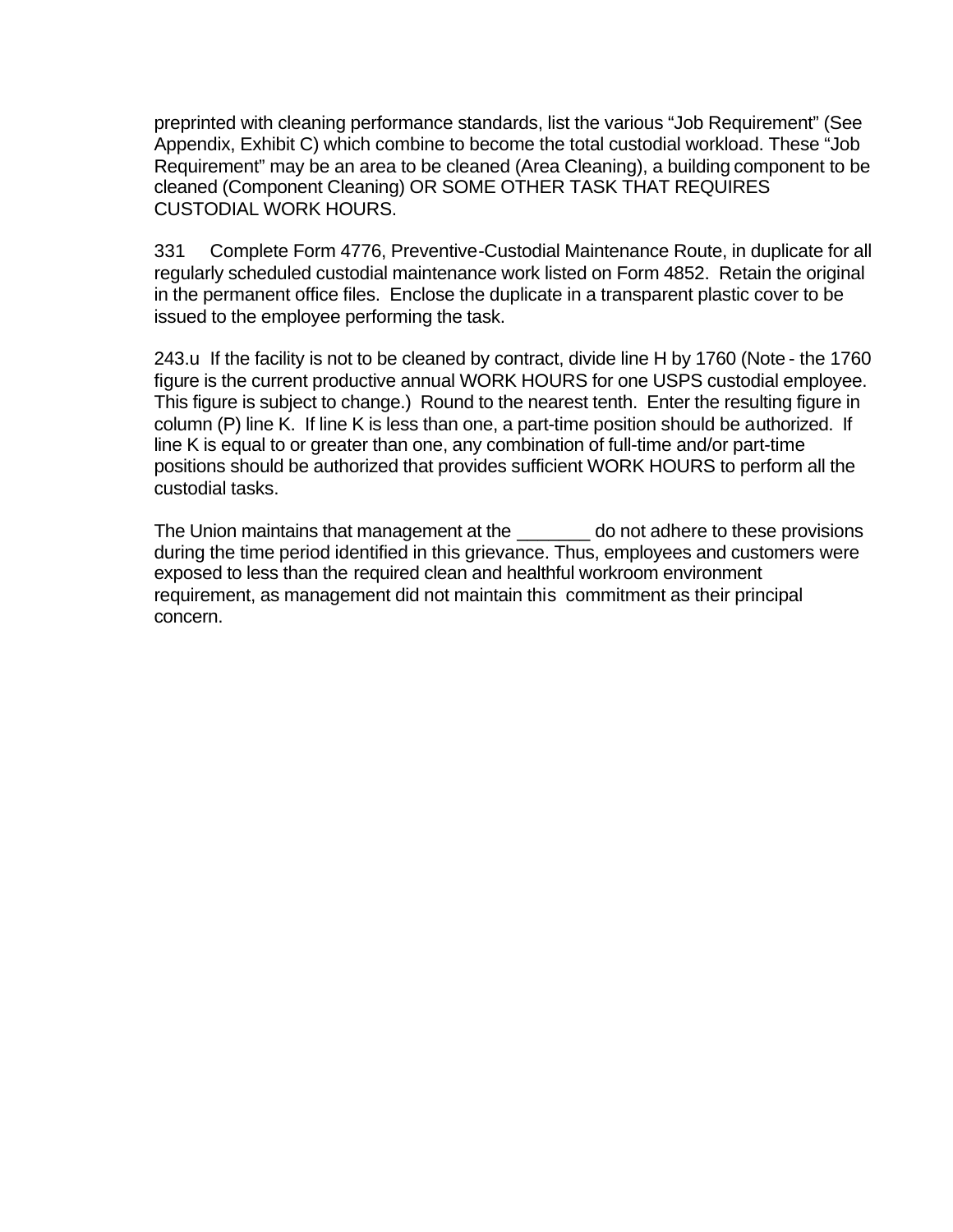#### **The Idiot's guide to maintenance craft staffing! (working title)**

This guide is to serve as an aid and resource for local APWU Officers and Stewards in the pursuit of Maintenance Craft Staffing Grievances. The area of staffing may seem a complex and overwhelming issue for a local officer or steward to undertake. The purpose of this Guide is to simplify the process and to allow you to file grievance that has a high probability of success.

This guide will deal with two major documents, the **MS-47-Housekeeping Postal Facilities Handbook** and **MMO-28-97-Maintenance Workhour Estimating Guide for All Mechanized Offices.**

Since 1993 the Service has used computer software programs to perform staffing surveys. The MS47v26c is the current software version in use for establishing custodial staffing and the Workhour Estimator program is used for establishing the MMO-28-97 staffing for Mechanized offices. The MMO-28-97 also includes a summary section for the MS-47 criteria and includes the custodial staffing figures in the grand total of the maintenance craft positions. The APWU has utilized these programs as a means to expedite and simplify the process of staffing but there is still no replacement for sound investigation and legwork.

#### **Definitions**

**LDC**-Labor Distribution Code-In maintenance we deal with LDCs 36 (mail processing equipment-ET, MPE-7, MM-5s assigned to the MPE side, etc.), 37 (building equipment-BEM, AMT, MM-5s assigned to the building side, etc.), 38 (building services-Custodians), and 39 (support/clerical-maintenance support).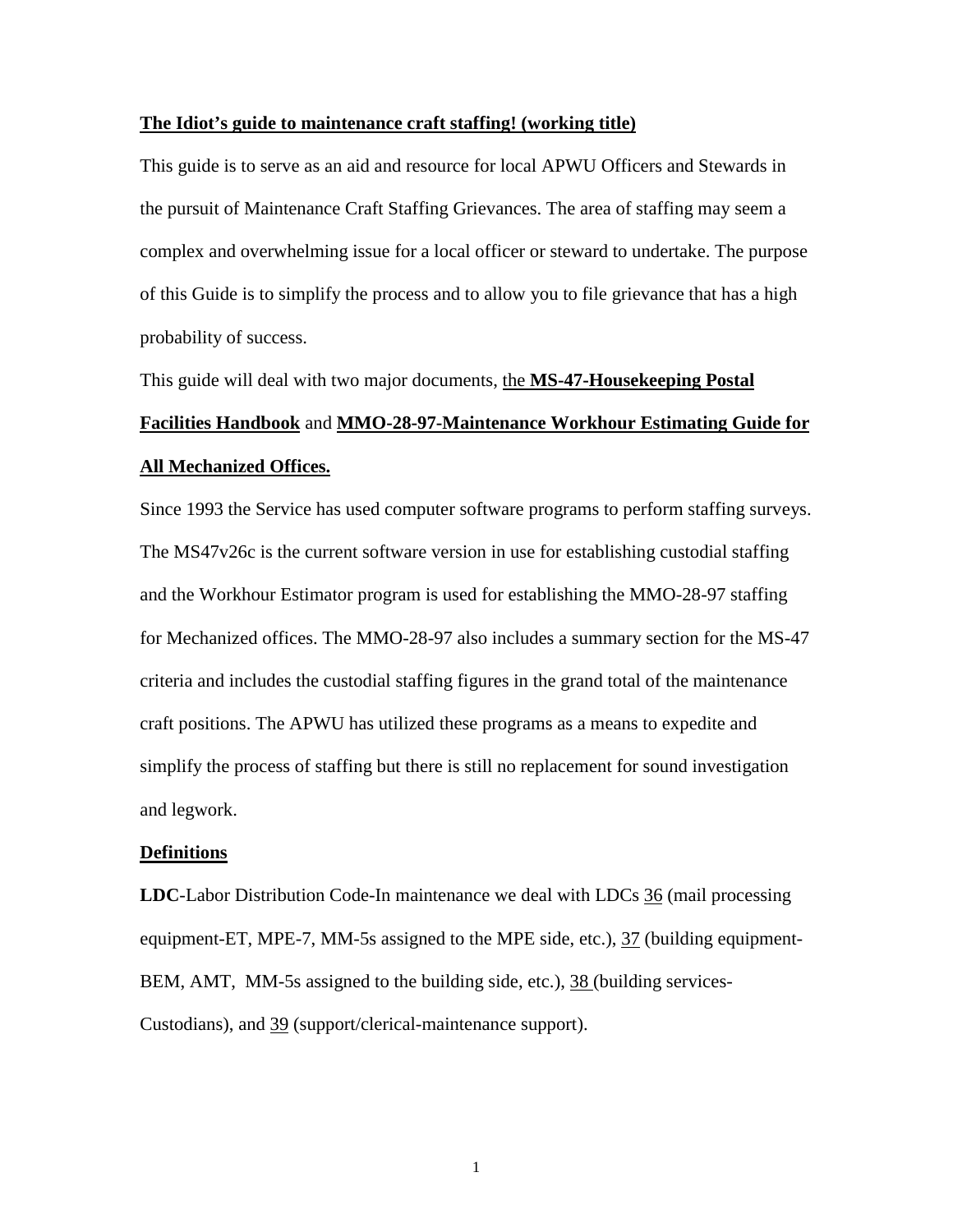**MARS**-Maintenance Activity and Reporting System-also known as Visual MARS or VMARS-an accounting system for cost/workhour/material usage data.

**SUBSITE**-a two digit code indicating a specific area work is assigned to, such as subsites  $00$  (Plant, includes building and mail processing equipment),  $20$  (stations and branches) and 50 (associate offices).

**WORKYEAR**-1760 hours are the current productive annual workhours for one employee. This is arrived at by taking the annual work hours possible (2080) and subtracting the annual leave hours (240) and holiday leave hours (80) =  $1760$ . 1760 annual workhours equals 33.8 weekly work hours. It only requires 33.8 weekly work hours to make a full time position (33.8 X 52 weeks=1757.6).

### **Other Relevant Handbooks**

**MS-1** Operation and Maintenance of Real Property **MS-10** Floor Care **MS-39** Fluorescent and Mercury Vapor Lighting, Cleaning and Relamping **MS-45** Field Maintenance Program **MS-63** Maintenance Operations Support **MS-110** Associate Office Postmaster's facilities Maintenance Guidelines **Administrative Support Manual** (ASM)

### **Custodial Staffing**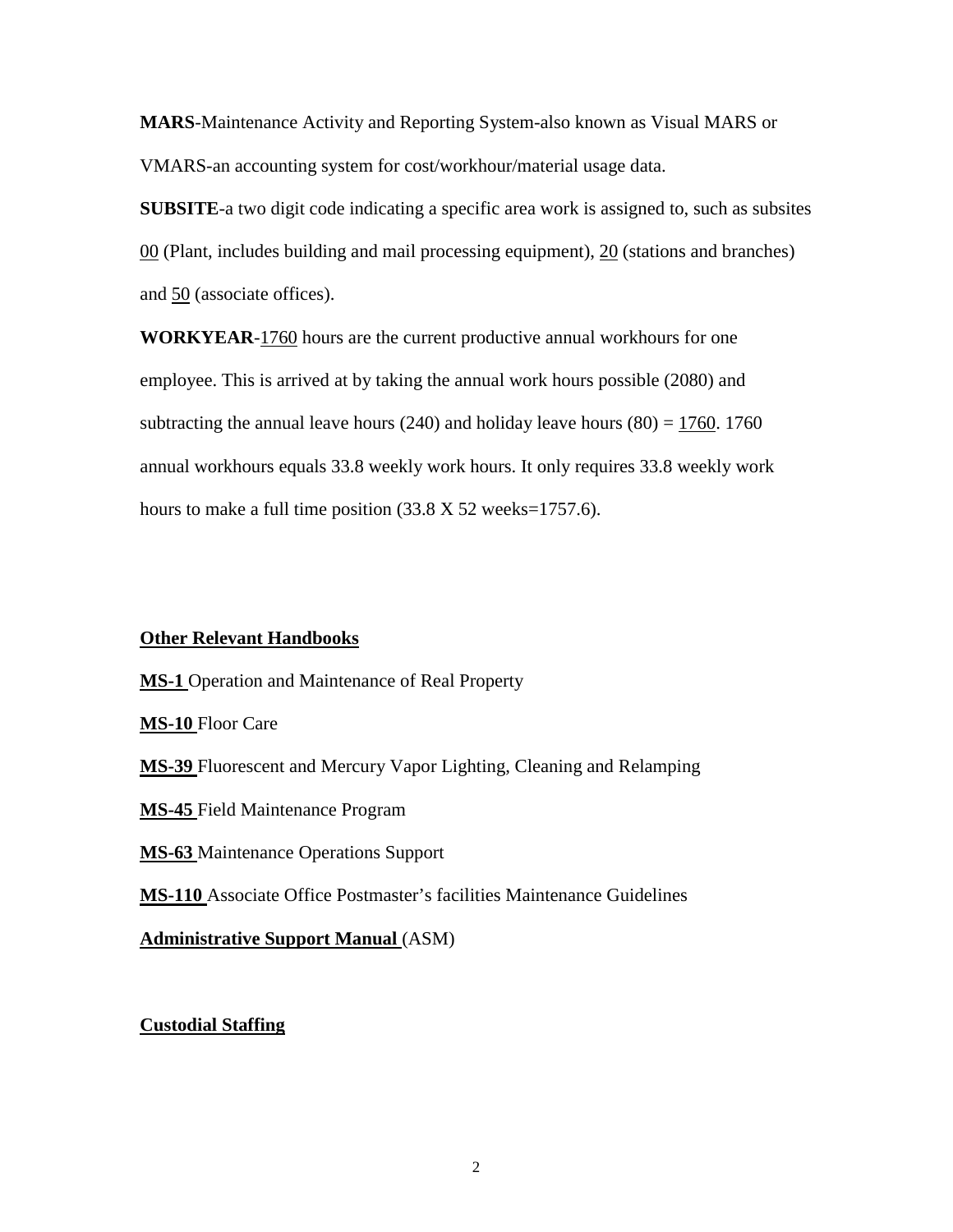The **MS-47** deals with staffing requirements for custodial cleaning in postal facilities. We will concern ourselves with the enforcement of the contract/handbook language and National Awards that apply to those facilities where there are bargaining unit custodians. This Guide will not attempt to discuss custodial subcontracting.

The goal of a custodial staffing grievance should be to show that the Service is not working the required number of custodial hours in a facility. The simplest way to illustrate this is to compare the number of hours required by management's own staffing documents to the actual hours worked. This method is the most straightforward and will meet with the most success. An alternative method is to question the accuracy of management's survey with a survey performed by the Union. This method carries a much higher burden for the Union and is less likely to succeed but may still be necessary. By using the workhour requirements in the approved staffing survey performed by the Service you will eliminate any need to prove the validity of the Union's position. If the number of workhours required by the Service's own survey are not being worked you have established a violation and the subject will then turn to remedy. The foundation for the Union's success in custodial staffing grievances is the 1981 **Gamser Award** (A8- NA-0375) and subsequent **Step-4** agreements between the parties that have lent further interpretation to the MS-47 handbook.

The appropriate remedy for any custodial staffing grievance would be to make the effected employees whole. To be more specific the custodians on the OTDL should be paid at the overtime rate for all hours listed on the PS Form 4852 but not worked. This amount is established by subtracting the actual hours worked per year by the custodians from the services own requirements (line  $\underline{H}$  PS Form 4852). For example if the approved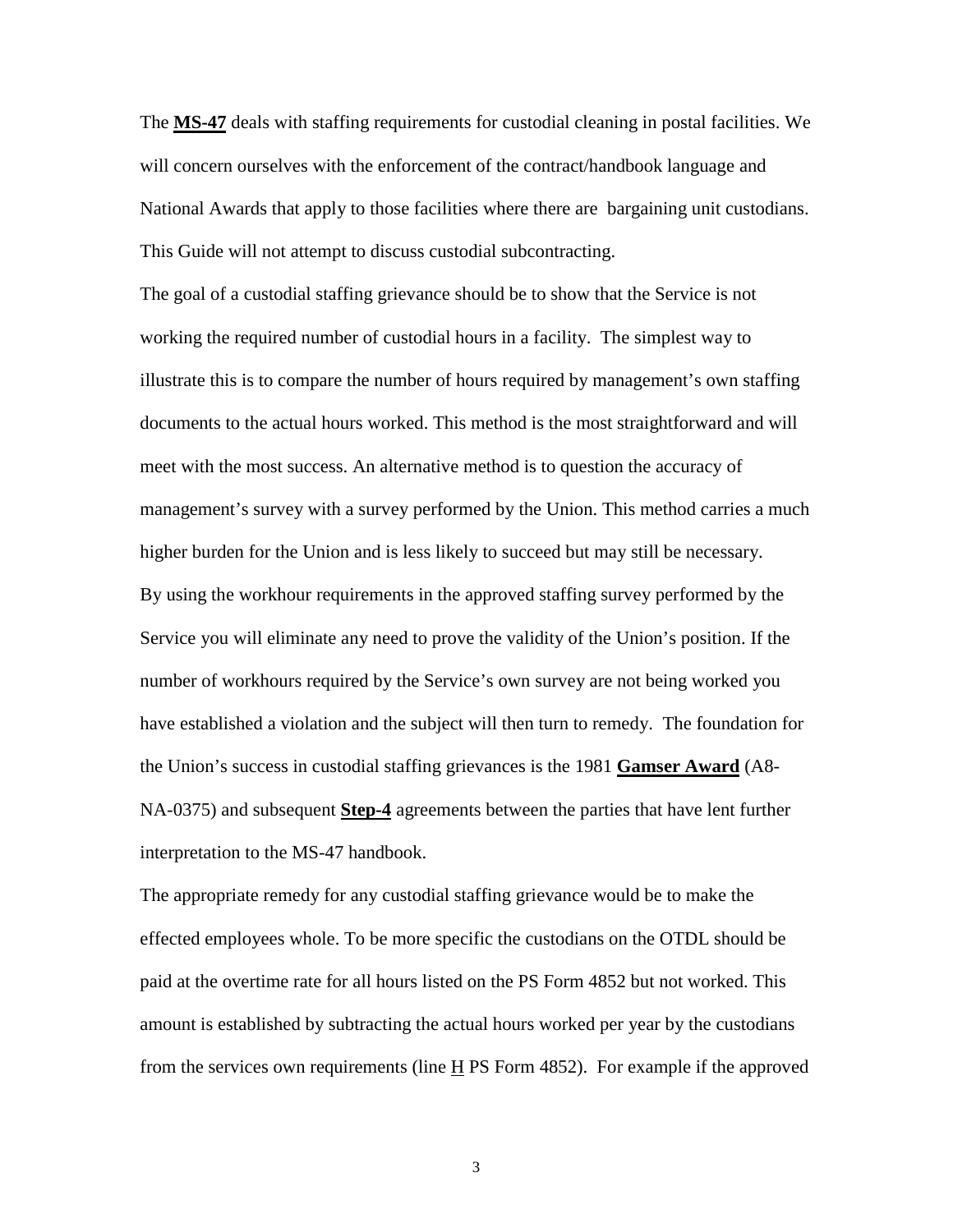PS Form 4852 line H required 10,000 workhours per year and the MARS report for annual workhours indicated that there were only 8500 hours worked the deficit would be 1500 hours. The requested remedy would be 1500 hours of pay at the overtime rate paid to the custodians on the OTDL.

 The required workhours could also be broken down into weekly, accounting period or monthly increments as long as you subtract the proper time frame figures from them. **Regional arbitrations** that properly address the remedy are included in this resource for persuasive argument and citation purposes.

As noted above the second method is to attack the Service's survey with one of our own. The purpose of this would be to illustrate that the Service has erred in its measurements, cleaning frequencies, or assignment of space types. This process may be expedited if we can utilize the MS47v26 software. The software will allow the Union to utilize the information received from management and create our own staffing package. Your Local President may want to request support from the National APWU to develop a staffing survey to challenge the Service's figures.

For the Union the establishment of the custodial staffing requirements begins with a review of the Service's PS Form 4852 (workload analysis and summary), PS Form 4869 (building inventory) and PS Form 4839 (custodial scheduling worksheet). The PS Form 4852 may reveal obvious errors or omissions. Areas such as exterior policing, exterior paved sweeping, and other duties as allowed by MS-47 section 244 are frequently trouble spots.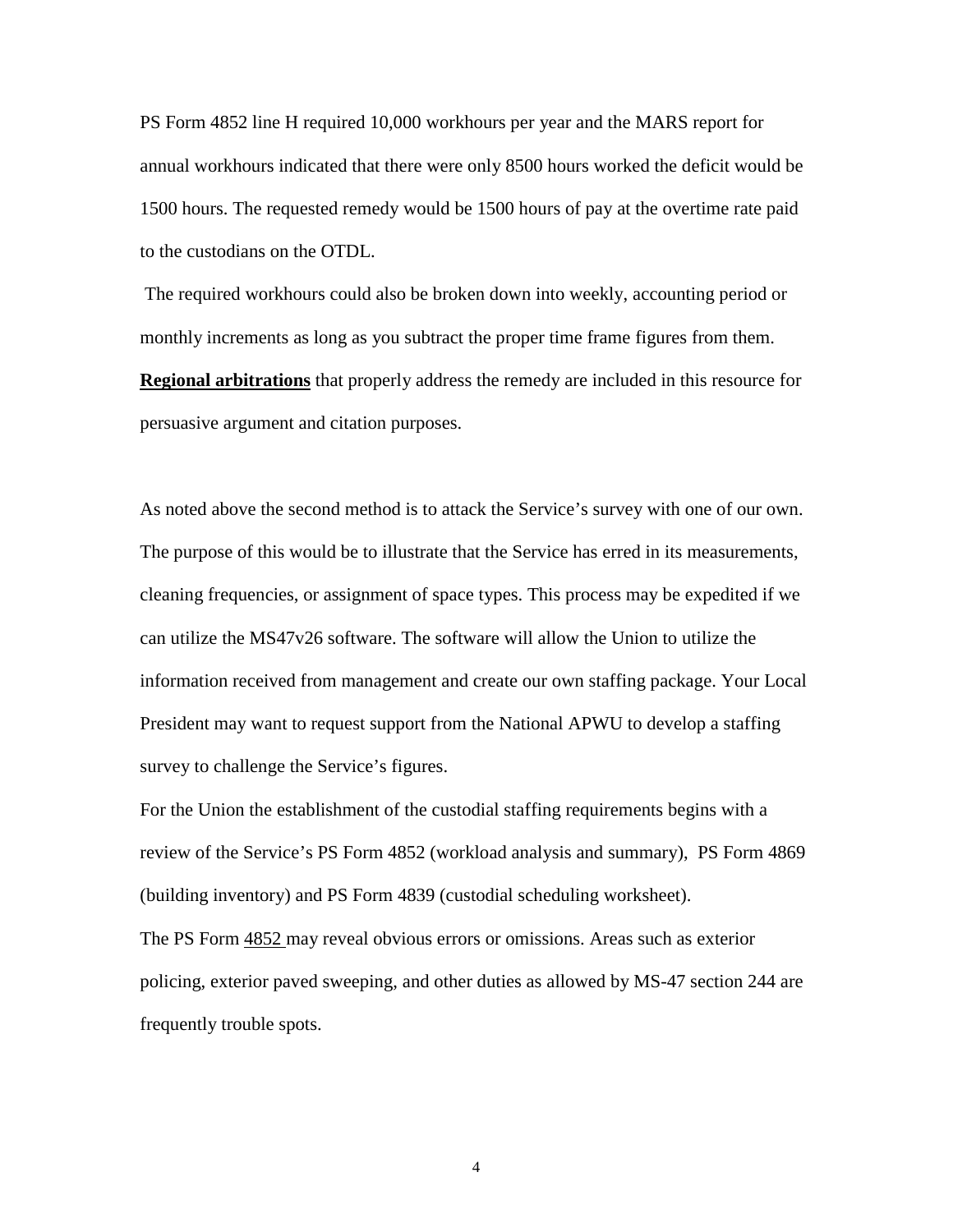The PS Form 4869 should be examined for proper space type assignment. The MS-47 section 221.7 lists the appropriate classifications. Areas to examine closely are areas that may be classified as active or inactive storage and are utilized as workroom floor or areas that may be omitted completely. Another factor is the age of the building inventory for the approved staffing documents. Many times the Service may allow a period of several years to elapse without reviewing and updating the inventory. During this time you may have had building construction or expansion, changes in the usage of areas that would change the space type or components added or changed. Component cleaning as listed in section 221.8 is also an area in which there are omissions, but increases the component cleaning areas will not have a significant impact in the total hours. Handbooks **MS-10** Floor Care and **MS-39** Fluorescent and Mercury Vapor Lighting, Cleaning and relamping are useful in determining proper frequencies and methods of component cleaning. The PS Form  $\frac{4839}{15}$  is in many ways our most useful document. This form will show how often the areas from the PS Form 4869 building inventory are cleaned or policed. The MS-47 section  $420$  delineates the frequency of performance for the specific space types. Improper frequencies and omitted tours, or days may represent significant time to your review. An example of this would be a station with a 6 day per week operation but with only a 5 day per week FTR custodian.

The cumulative affect of these changes can amount to significant hours for the custodial staffing.

The MS-47 also requires an annual review and recalculation (USPS transmittal letter June 1, 1983). In that most postal facilities have grown and increased operations in recent years this may be another issue for you to exploit if you believe that the outcome would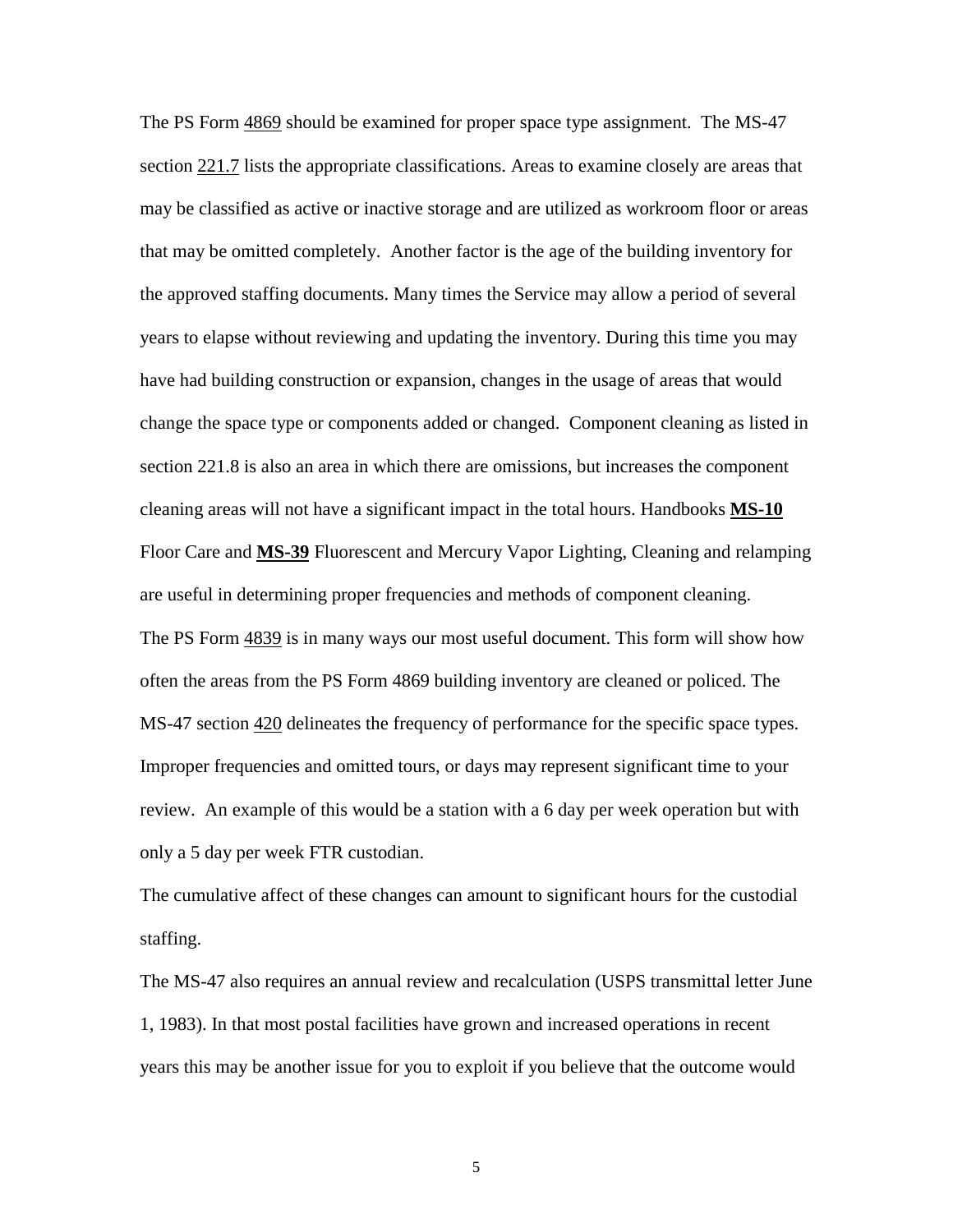be an increase in custodial staffing. A note of caution is due here, do your homework on this argument or you may end up with fewer positions, especially if you are at a smaller office that may have had non-postal tenants who have since moved out of the building.

#### **MMO-28-97 Staffing**

The **MMO-28-97** concerns staffing for mechanized offices. The software version of this document is the Workhour Estimator version 1.0. Recent successes in the area of MMO-28-97 staffing by the Union in regional arbitration has given us persuasive tools with which we can more aggressively pursue these arguments.

The MMO is broken down into seven sections. The areas of concern will be those that deal with Postal Operating Equipment, Field Maintenance, Building Equipment, and Maintenance Administration and Summary.

Section 2 of the MMO-28-97 is for the maintenance staffing of **Postal Operating**

**Equipment** which is miscellaneous postal equipment and major mechanization/automation. Within this section are the staffing guidelines for items ranging from Utility Carts to Optical Character readers. The most common error in this section is the lack of an up to date inventory. Additional requirements for operational maintenance are listed in section 2-C

 Section 3 is the criteria for the **Field Maintenance** program. A persistent item of concern with this section is the lack of implementation of the program in accordance with the **MS-45**. The MS-45 section 230 requires that a scheduled maintenance program be established. The Service tends to ignore the requirement for a preventive maintenance program and will only concern itself with emergency repairs of the equipment in the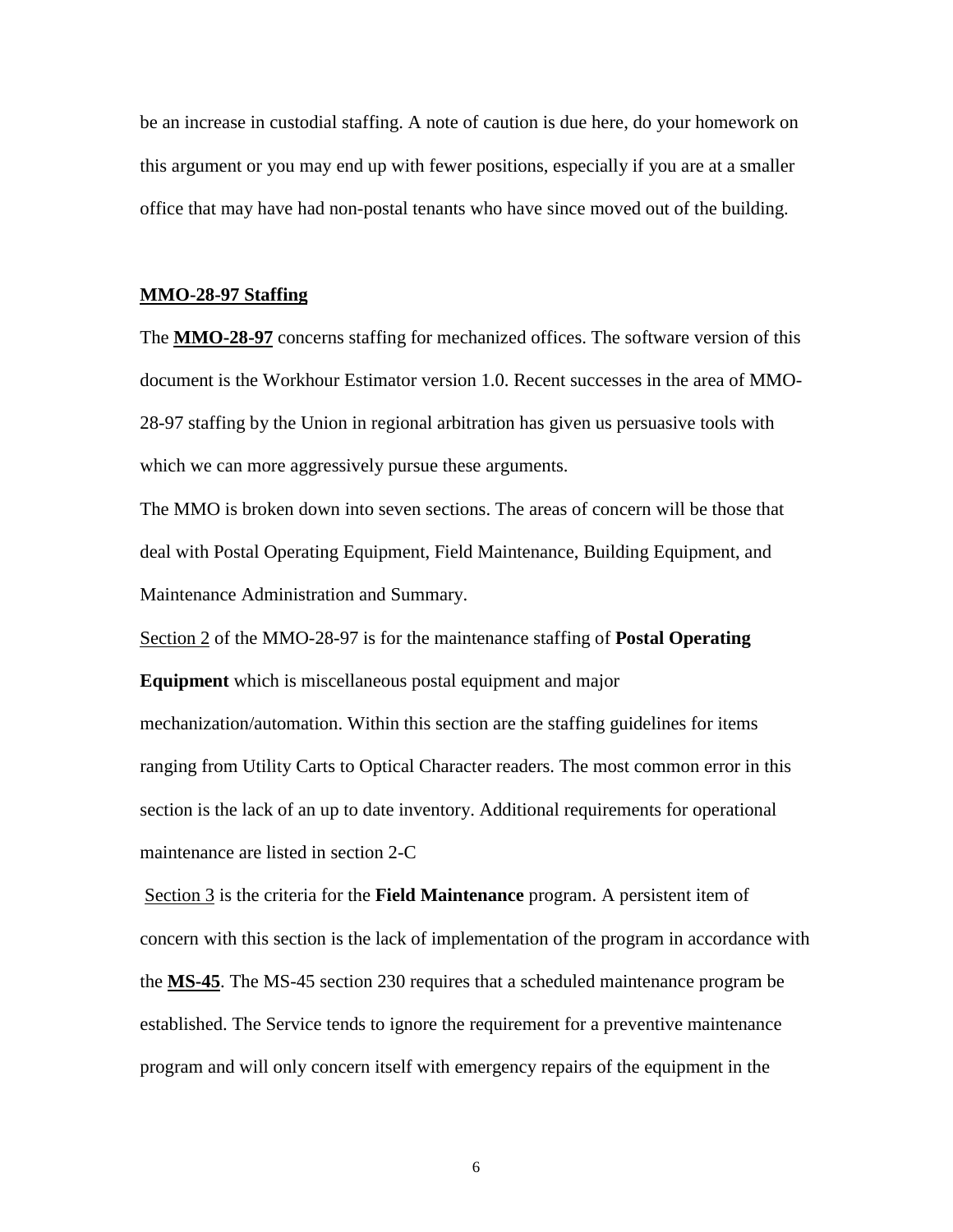associate offices. The **ASM** section 536 is also relevant to FMO duties as is the **MS-1** and **MS-110**.

Section 4 contains the procedures for Building Equipment staffing. The MS-1 section 13 is a necessary resource for reviewing this section. This area of staffing is also subject to management's failure to maintain an up to date inventory of building equipment. The addition of equipment and the expansion of facilities are frequently the cause of inaccuracies in building staffing. Also subject to error is the failure to give any allowance for corrective maintenance, miscellaneous, and space adjustment on the PS Form 4839. Section 6 contains the method for Maintenance Administration. The duties of this section are to provide the staffing requirements for maintenance support activity as identified in the **MS-63**. The criteria in this section are straightforward and based on the number of positions supported.

The Summary in Section 1 contains the total number craft position recommended. Allowances for additional compliment required for tour coverage may be made through Section 7.

Many offices are still operating under the old MMO-21-91 guidelines. The requirements are similar but the language in the MMO-28-97 requires that the maintenance work hours developed from MMO-21-91 be revised according to the changes in the MMO-28-97. The MMO-28-97 also requires an annual review by the Senior Maintenance Official (see June 2, 1997 MMO coversheet, back page, second paragraph). If you are confident that it would result in an increase this provision may be used to force an increase in staffing. Beware, if your office has lost LSMs or any other piece of major equipment you may not want a review, do your homework!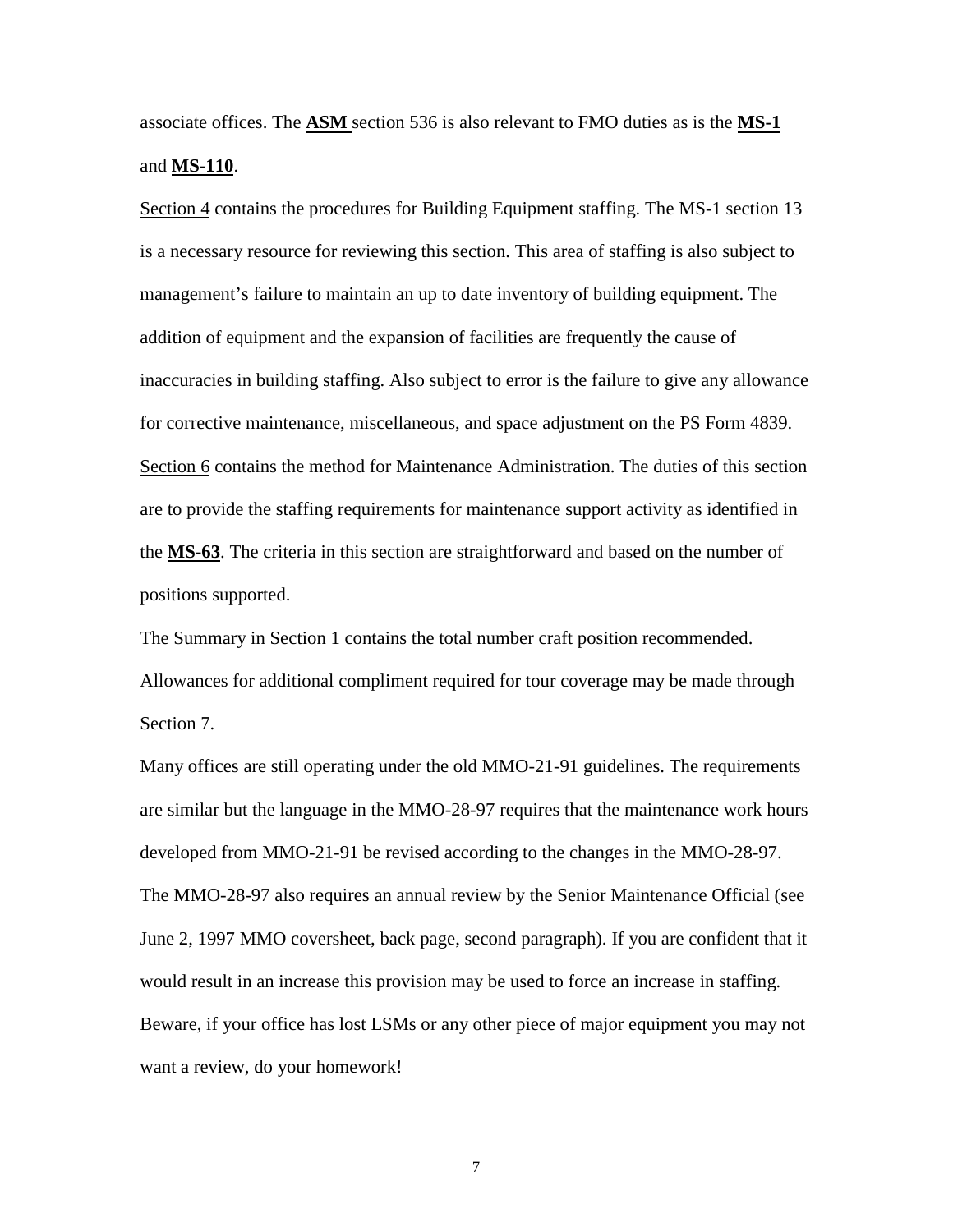In that by using this guide you have filed a grievance that will be sustained by an arbitrator once the light of his dispasionate reasoning has been shed upon it what you must now overcome is the remedy. The Service will argue that any monetary award will result in "unjust enrichment" for the Union. What we must do is turn that argument around on the Service and show that the Service has been unjustly enriched by failing to abide by the contract. The Service has been unjustly enriched by either not implementing their own staffing package or by implementing an improper or inaccurate one. A National Award by Arbitrator Carlton Snow (**I90V-4I-C-94005141**) on page 13 supports this position. You should also show that through agreements relating to **Article 8** that the proper remedy is to pay those harmed.

The APWU national officers, business agents, and staffing advocates are willing to aid locals with staffing concerns. Requests for APWU staffing surveys should be made in writing by local presidents to President Biller and/or James Lingberg, Director, Maintenance Division and include the most current and complete staffing documents, preferably a back-up disk from Management's automated staffing software.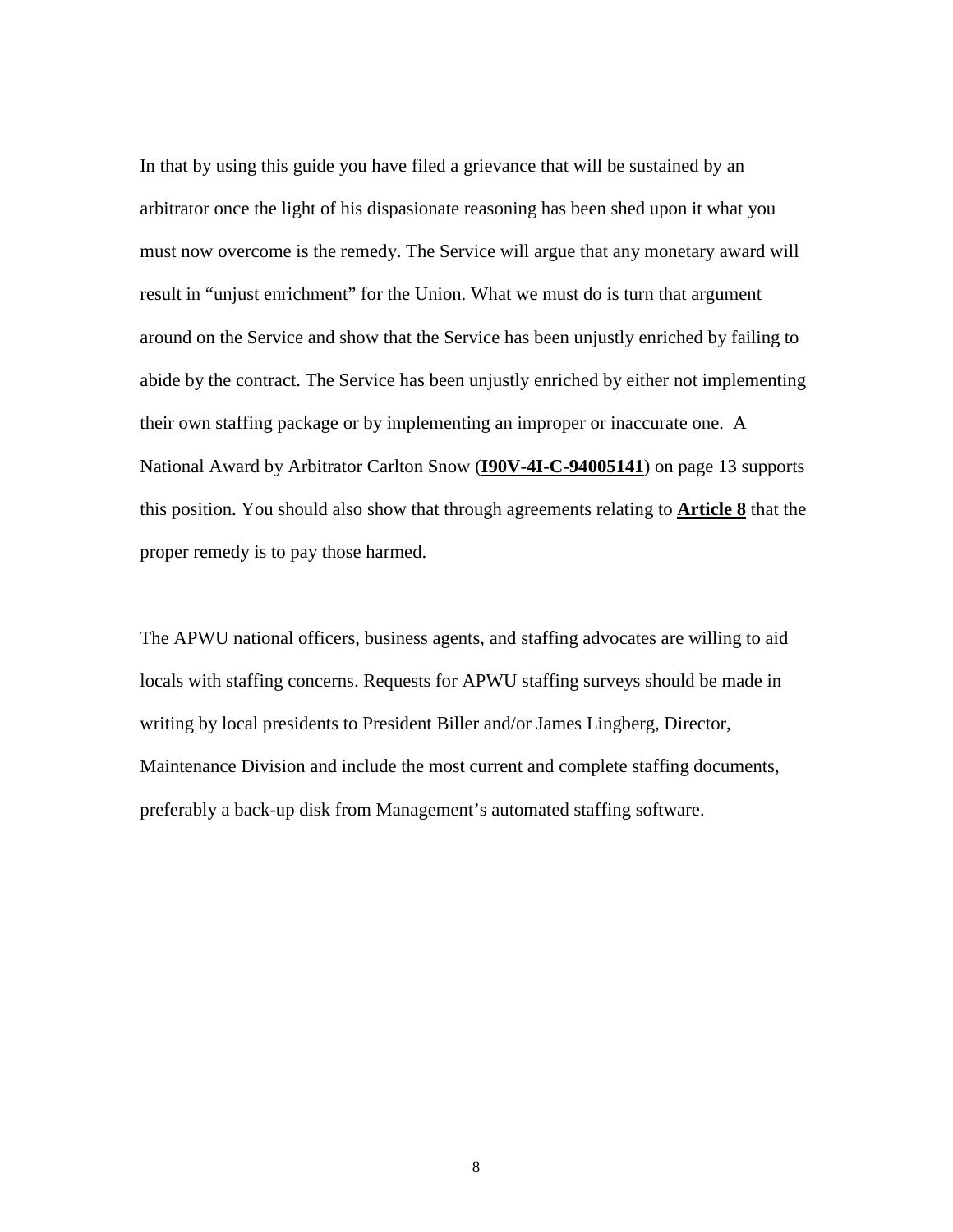### **DOCUMENTATION FOR MAINTENANCE CRAFT STAFFING GRIEVANCES**

## A. MS-47-Housekeeping Postal Facilities (**Custodial Staffing**)

1. Required information:

- a. Current approved custodial staffing package. (PS Forms 4852, 4839, 4869, 4776)
- b. MARS report indicating the number of annual hours worked for LDC 37. (compare with line J of approved PS Form 4852)
- c. MARS report indicating hours of routes by passed. (shows number of hours not worked)
- d. Any approval/authorization letters from higher authorities. (approval from USPS area managers)
- e. Listing of the number custodial employees on the rolls for the facility.
- f. Overtime Desired Lists for custodians. (for remedy)
- B. MMO-28-97-Maintenance Workhour Estimating Guide for **Mechanized Offices** (Postal Operating Equipment, Field Maintenance, Building Equipment, Custodial Staffing, Maintenance Administration).
	- 1. Required information:
		- a. Current approved MMO-28-97 staffing documents. (should get entire package, not just summary sheets)
		- b. MARS report for the appropriate LDC and subsite. ( to compare with summaries from package)
		- c. MARS report indicating the hours of routes by passed.
		- d. Any approval/authorization letters from higher authorities. (approval from USPS area managers)
		- e. Listing of the number employees on the rolls for the proper LDCs in the facility. (compare with the number required on the summary sheets)
		- f. Overtime Desired Lists for the appropriate occupational groups and levels (for remedy).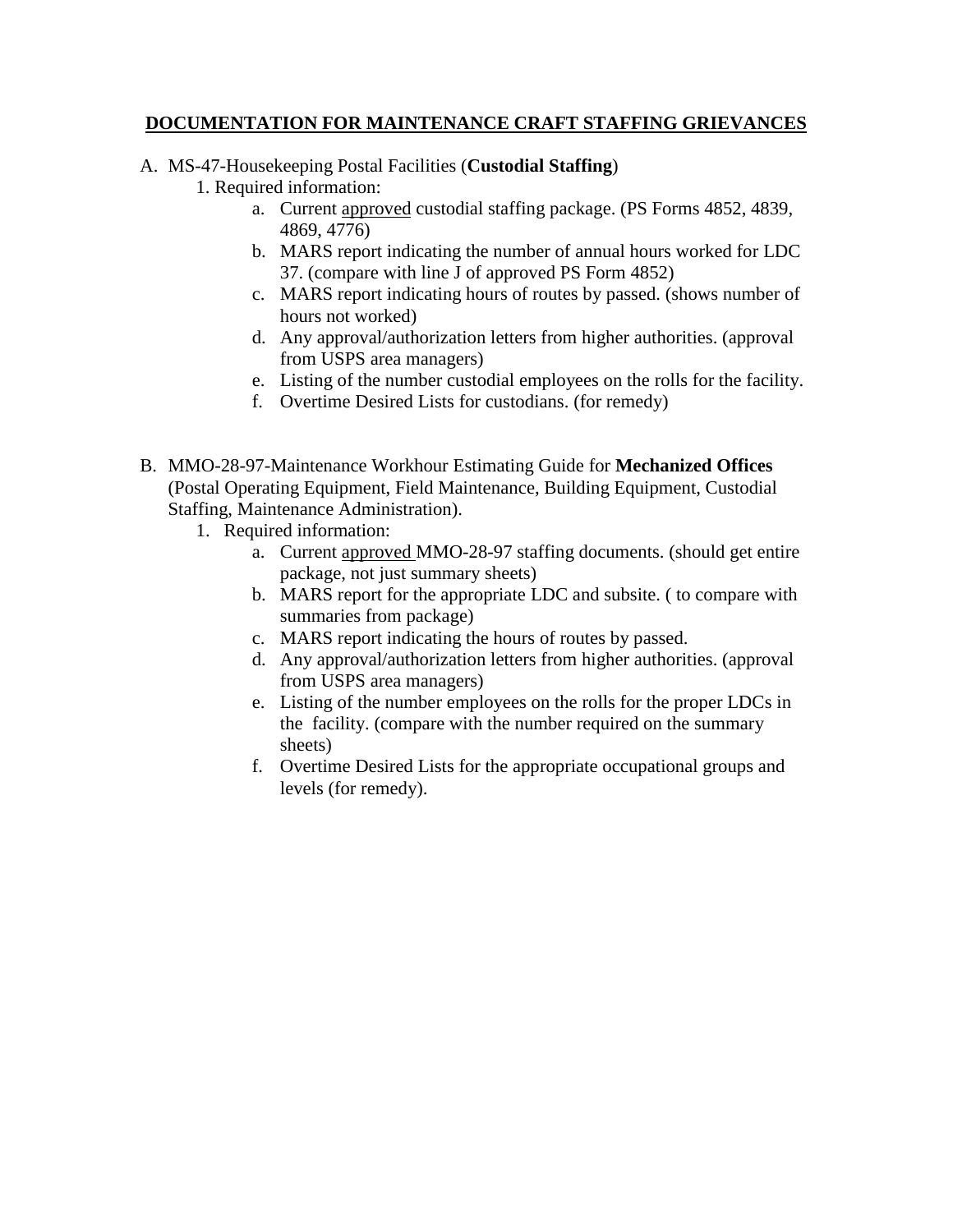| <b>ARBITRATION</b>                                                            | <b>SUMMARY</b>                                                                                                                                                                                                                                                                                                                                                                                                                                                                                                                 |
|-------------------------------------------------------------------------------|--------------------------------------------------------------------------------------------------------------------------------------------------------------------------------------------------------------------------------------------------------------------------------------------------------------------------------------------------------------------------------------------------------------------------------------------------------------------------------------------------------------------------------|
| <b>AB-NAT-1009</b><br>June 8, 1974<br><b>Howard G. Gamser</b>                 | Where the parties desired to define an installation, at they did<br>in Article 38 of the 1973 agreement dealing with the<br>Maintenance Craft, and distinguish between a post office,<br>stations, branches and subordinate units they knew how to do<br><b>SO:</b><br>2.<br>Installation. A main post office, airport mail facility,<br>terminal or any similar organizational unit under the<br>direction of one postal official, together with all<br>stations, branches and other subordinate units.<br>(emphasis supplied |
| H8T-3A-C-17774<br><b>November 7, 1983</b><br><b>Richard Bloch</b>             | Article 38.2.E.4 does not require posting of cleaning route<br>numbers on vacancy notices in custodial classifications.<br>Actual nature of assignment must be considered in<br>determining information.                                                                                                                                                                                                                                                                                                                       |
| H8T-3D-C-27355<br>May 13, 1993<br><b>Richard Bloch</b>                        | No entitlement for higher level pay when a level 3 Custodian<br>operates a gasoline-powered rider model 240 tennant sweeper<br>to clean the parking lot.                                                                                                                                                                                                                                                                                                                                                                       |
| H4T-1J-C-7935<br><b>March 20, 1986</b><br><b>Step 4 Settlement</b>            | Interprets Section 340.C of MS-47. Employees are not<br>required to deviate from said routes on a repetitive, recurring<br>basis.                                                                                                                                                                                                                                                                                                                                                                                              |
| <b>H4T-3W-C-9682</b><br><b>September 30, 1986</b><br><b>Daniel G. Collins</b> | <b>USPS violated 1984 Memo of Understanding concerning</b><br>contracting out for cleaning services when it reverted vacant<br>15 hour custodial assignment and contracted out the work.<br>The words "work not presently being per-formed"<br>(paragraph $.261(a)(2)$ of memo) mandate that custodial work<br>not exceesing an average of 32 hours weekly may not be<br>contracted if such work was being performed by postal<br>employees on effective date of memo, i.e. 12/24/86.                                          |
| A8-NA-375<br><b>June 1, 1981</b><br><b>Howard Gamser</b>                      | USPS's unilateral modification to MS-47. USPS required to<br>clean no less than the number of hours on Form 4852.                                                                                                                                                                                                                                                                                                                                                                                                              |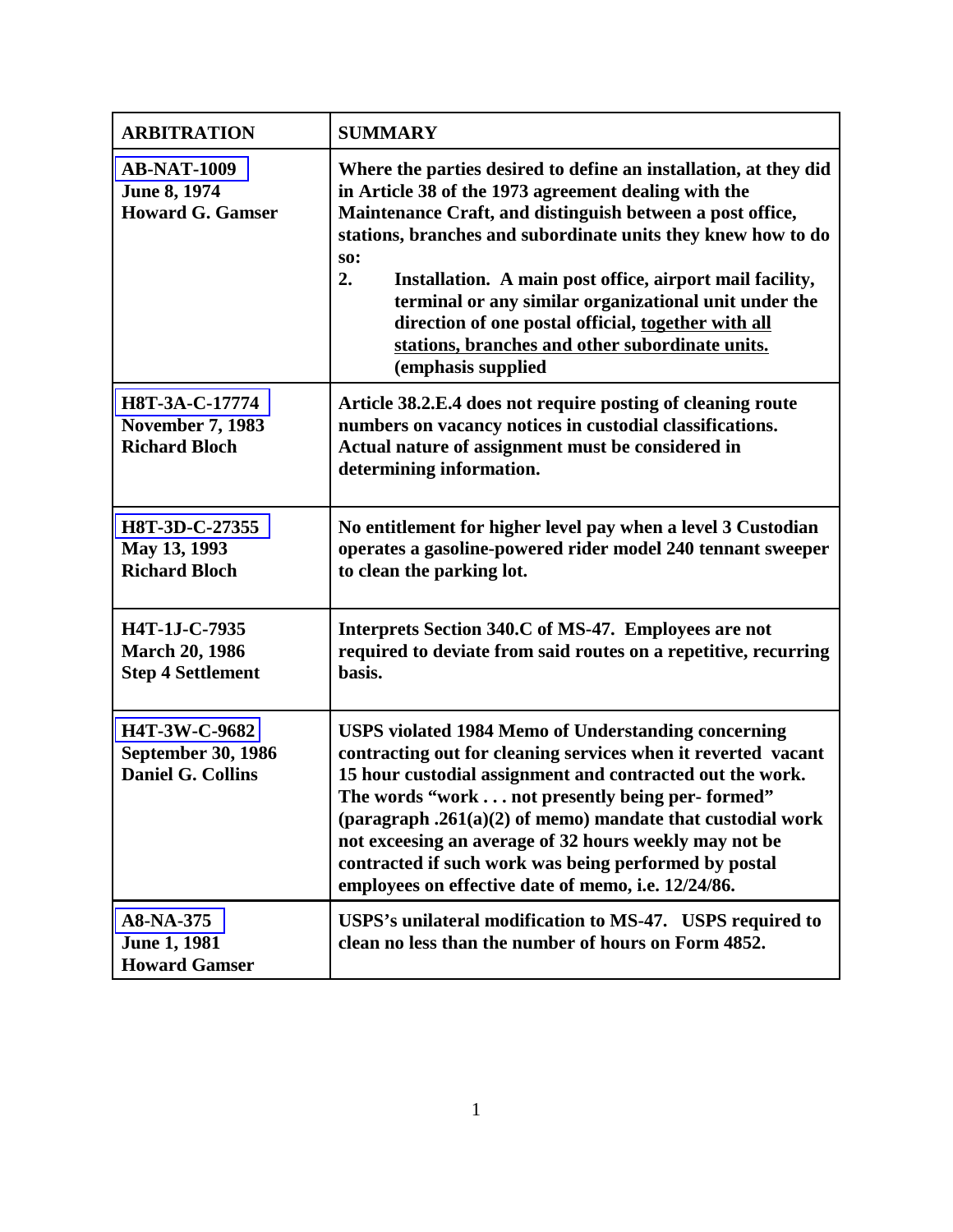| <b>ARBITRATION</b>                                                                                                 | <b>SUMMARY</b>                                                                                                                                                                                                                                                                                                                                                                                                                                                                                                                                                                                          |
|--------------------------------------------------------------------------------------------------------------------|---------------------------------------------------------------------------------------------------------------------------------------------------------------------------------------------------------------------------------------------------------------------------------------------------------------------------------------------------------------------------------------------------------------------------------------------------------------------------------------------------------------------------------------------------------------------------------------------------------|
| <b>H1C-NA-C-46</b><br>April 20, 1983<br><b>Pre-arb. Settlement</b>                                                 | Agreement on 4/13/83 issue of MS-47 and USPS agreement<br>not to clean outside the established frequencies without<br>higher level authority. (** this decision was revised by Step 4<br>settlement H7T-5K-C-8239. Regional level management<br>replaced by MOTSC)                                                                                                                                                                                                                                                                                                                                      |
| H7T-3A-C-8445<br><b>September 7, 1990</b><br><b>Step 4 Settlement</b>                                              | 1. Once a custodial staffing level is determined it must be<br>maintained. (Section 116 of MS-47) 2. Management agrees<br>not to implement improper frequencies (see H1C-NA-46).                                                                                                                                                                                                                                                                                                                                                                                                                        |
| <b>H4C-NA-C-32</b><br>May 6, 1988<br><b>Richard Mittenthal</b>                                                     | APWU protested the position and qualification standards for<br>the Level 4 Building Maintenance Custodian. The<br>determination of the duties was remanded for the parties to<br>resolve. The arbitrator denied our grievance concerning the<br>qualification standards.                                                                                                                                                                                                                                                                                                                                |
| H1T-3A-C-41312<br>June 13, 1986<br><b>Daniel Collins</b>                                                           | USPS has the right to staff with full time regulars, part-time<br>regulars or a combination of both. (Section 243.n of MS-47)                                                                                                                                                                                                                                                                                                                                                                                                                                                                           |
| <b>Part Time Regular</b><br><b>Scheduling</b><br><b>March 17, 1994</b><br><b>Downes Letter to</b><br><b>Burrus</b> | PTR's schedules should not be altered on a day-today or<br>week-to-week basis. They are normally to be worked within<br>the schedules for which they are hired. However, PTR's can<br>be permanently scheduled for any number of days(s) per<br>week from one to six. There is no minimum number of hours<br>for which they can be scheduled, except as provided under<br>Article 8 provisions, and they can occasionally be required to<br>work beyond their scheduled hours of duty. Still care<br>should be taken not to extend PTRs' work hours on a regular<br>or frequent basis. (243.n of MS-47) |
| <b>WASC 88-039C</b><br><b>October 18, 1990</b><br><b>Robert McAllister</b>                                         | USPS violated MS-47 by modifying the provisions of the MS-<br>47 to more accurately reflect the conditions at the Supply<br>Center. USPS had no right to unilaterally depart from<br>standards and minimum frequencies contained in the MS-47.<br>(Section 415 of MS-47)                                                                                                                                                                                                                                                                                                                                |
| <b>H0C-NA-C-16</b><br><b>Awaiting Hearing Date</b><br><b>Step 4 Appeal</b>                                         | Protesting regional level management making cleaning<br>frequency determinations. Awaiting Hearing Date                                                                                                                                                                                                                                                                                                                                                                                                                                                                                                 |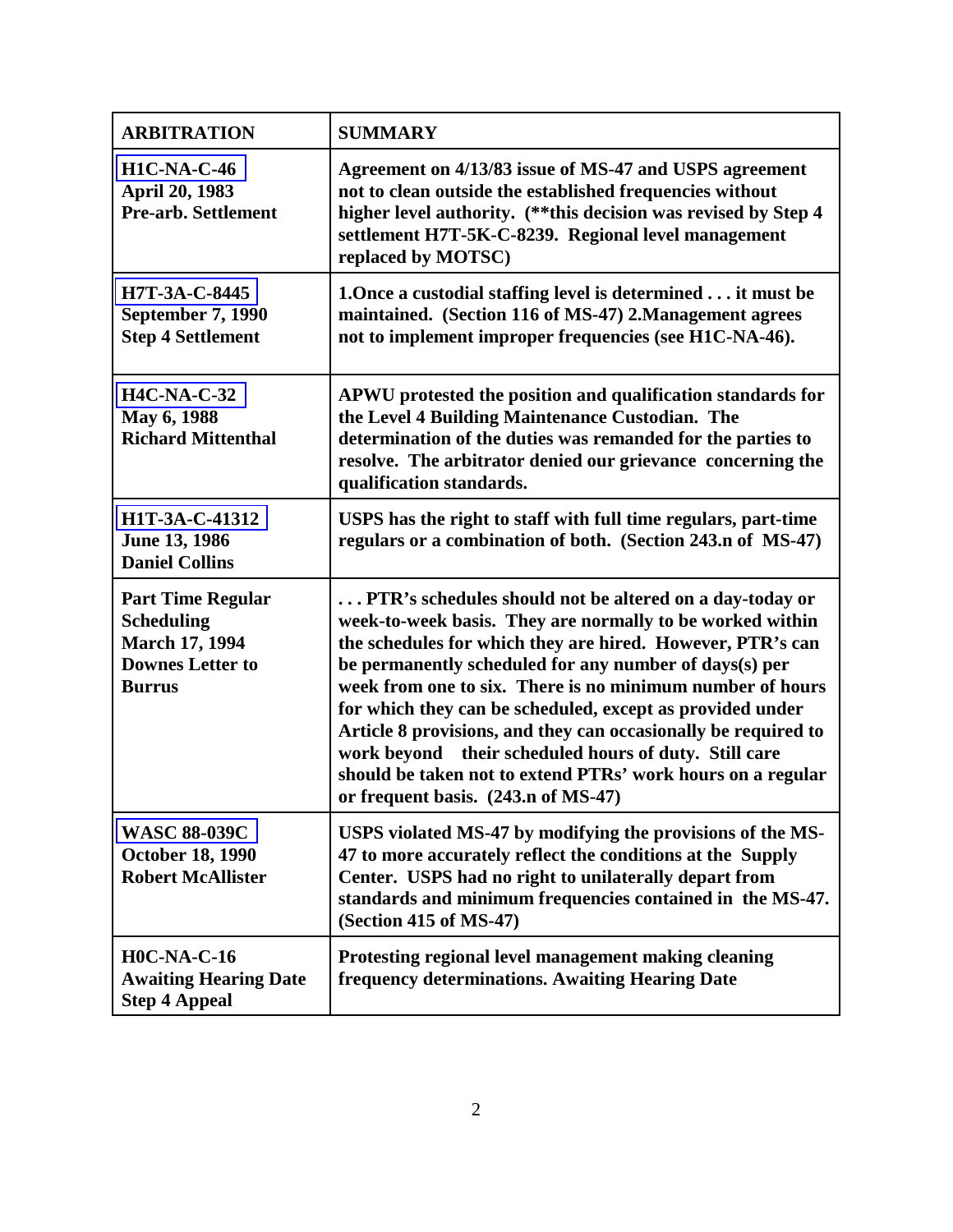| <b>ARBITRATION</b>                                                       | <b>SUMMARY</b>                                                                                                                                                                                                                                                                                                                                                                                                                                                                                                                                                                                                                                                                                                                                                          |
|--------------------------------------------------------------------------|-------------------------------------------------------------------------------------------------------------------------------------------------------------------------------------------------------------------------------------------------------------------------------------------------------------------------------------------------------------------------------------------------------------------------------------------------------------------------------------------------------------------------------------------------------------------------------------------------------------------------------------------------------------------------------------------------------------------------------------------------------------------------|
| E7T-2L-C-39390<br><b>December 22, 1992</b><br><b>Christopher Miles</b>   | 1760 annual hours or 33.8 weekly hours can equate to a full<br>time regular position. (Section 243.n of MS-47)                                                                                                                                                                                                                                                                                                                                                                                                                                                                                                                                                                                                                                                          |
| E7T-2F-C-27975<br><b>April 8, 1992</b><br><b>Philip W. Parkinson</b>     | 1760 annual hours or 33.8 weekly hours can equate to a full<br>time regular position. (Section 243.n of MS-47)                                                                                                                                                                                                                                                                                                                                                                                                                                                                                                                                                                                                                                                          |
| E0T-2J-C-11419<br>June 24, 1993<br><b>Irwin Dean Jr.</b>                 | Custodian bid schedule changed without the current staffing<br>package being updated. No operational justification for<br>making change to tour and/or off days. (Section 111 & 116 of<br>the MS-47)                                                                                                                                                                                                                                                                                                                                                                                                                                                                                                                                                                    |
| C87T-4C-C-90006383<br>April 15, 1996<br><b>Fred Blackwell</b>            | In sum, since the management's testimony has not shown any<br>contractually permissible reason for changing the hours of<br>grievant Doncses to accommodate the shortage of custodial<br>staff on tour 3, the management is not privileged to deal with<br>the condition of understaffing of maintenance custodial<br>positions by its action of removing the grievant from his<br>dayshift bid custodial position and placing him in an<br>afternoon custodial vacancy, at the regular custodial rate of<br>pay, for a period of time during which time the duties of<br>grievant's tour 2 job duties existed and were performed by<br>other employees. Such actions violated the National<br>Agreement. (Article 38 Section 4 and Sections 111 & 116 of<br>the MS-47) |
| C7T-4L-C-4070<br><b>December 11, 1991</b><br><b>Lamont E. Stallworth</b> | Without any convincing evidence of a change in<br>circumstances which justifies the abolishment of the<br>grievant's tour II position, the arbitrator concludes that the<br>action was arbitrary.<br>(Article 38 Section 4 and Sections 111 & 116 of the MS-47)                                                                                                                                                                                                                                                                                                                                                                                                                                                                                                         |
| C1T-4A-C-32009<br><b>October 31, 1986</b><br><b>James P. Martin</b>      | Custodian bid schedule changed without the current staffing<br>package being updated.<br>No operational justification for<br>making change to tour and/or off days. (Article 38 Section 4<br>and Sections 111 & 116 of the MS-47)                                                                                                                                                                                                                                                                                                                                                                                                                                                                                                                                       |
| C7T-4Q-C-16630<br><b>March 7, 1991</b><br><b>James P. Martin</b>         | USPS required to staff based on hours and number of<br>employees identified on the approved PS Form 4852 and that<br>the budget can not be used to understaff. (Pages 7-12)<br>(Section 111 & 116 of MS-47)                                                                                                                                                                                                                                                                                                                                                                                                                                                                                                                                                             |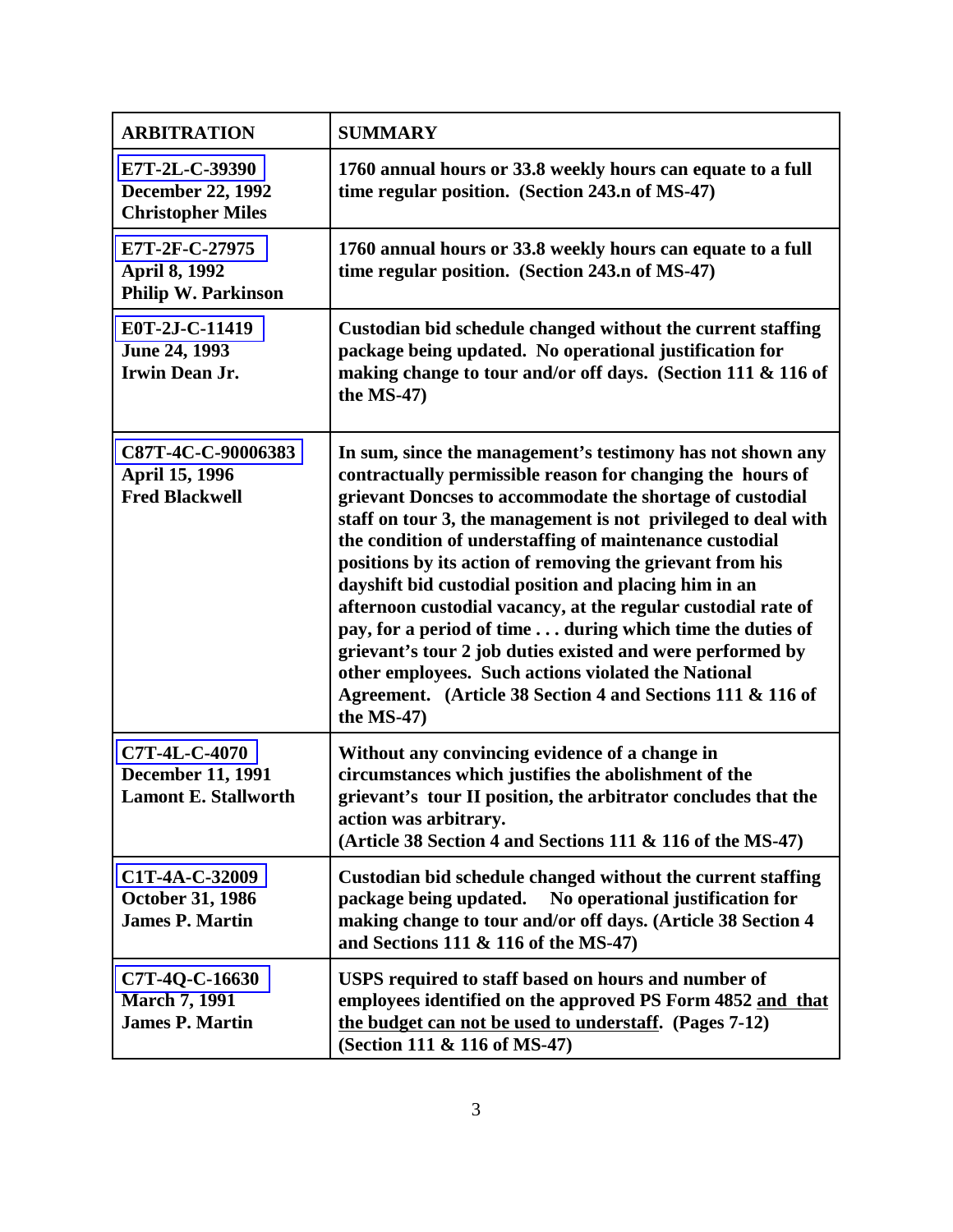| <b>ARBITRATION</b>                                                         | <b>SUMMARY</b>                                                                                                                                                                                                                           |
|----------------------------------------------------------------------------|------------------------------------------------------------------------------------------------------------------------------------------------------------------------------------------------------------------------------------------|
| C7T-4R-C-21287<br><b>November 1, 1991</b><br><b>James P. Martin</b>        | USPS did not consider the safety and health of the employers<br>when using the budget to determine the number of custodians<br>needed. (Section 111 & 116 of MS-47)                                                                      |
| E7T-2U-C-23573<br>May 11, 1992<br><b>Nicholas H. Zumas</b>                 | <b>USPS</b> must fill custodial positions based on current<br>authorized MS-47 staffing, not complement cap or hiring<br>freeze. (Section 111 & 116 of MS-47)                                                                            |
| S7T-3N-C-40351<br>May 5, 1992<br><b>Ernest E. Marlatt</b>                  | The USPS is not required to fill positions based on an<br>unauthorized/unapproved staffing package.                                                                                                                                      |
| W7T-5E-C-24976<br><b>September 10, 1991</b><br><b>Kenneth M. McCaffree</b> | Arbitrator relied on the fact that no hazard reports had been<br>filed or other complaints recorded regarding dirt or lack of<br>cleanliness at the facility to deny the union's grievance<br>concerning a reduction in staffing levels. |
| W7T-5R-C-14699<br><b>February 5, 1993</b><br><b>Kenneth M. McCaffree</b>   | Working alone in and of itself does not constitute a safety<br>hazard.                                                                                                                                                                   |
| S0T-3W-C-901<br>April 23, 1992<br>Louis V. Baldovin Jr.                    | USPS required to clean the weekly hours identified on Form<br>4852. (Section 111 & 116 of MS-47)                                                                                                                                         |
| C4T-4K-C-14775<br><b>February 29, 1988</b><br><b>John P. McGury</b>        | Not maintaining office in a clean and healthful manner due to<br>placing custodians in higher level assignments. Not all<br>cleaning work being completed each week (Section 111 & 116<br>of MS-47)                                      |
| S1T-3A-C--28153<br>May 17, 1984<br><b>Robert W. Foster</b>                 | Management not required to rotate work assignments.<br>Section 312 of old MS-47 only provides for equitable<br>distribution of workload.                                                                                                 |
| C0T-4R-C-18112<br><b>January 19, 1995</b><br><b>Harvey A. Nathan</b>       | The Postal Service did not violate Article 7 or the MS-47<br>Handbook when it hired casual employees to do custodial<br>work during a period when an appropriate withholding<br>authorization pursuant to Article 12 was in effect.      |
| C0T-4P-C-8227<br><b>October 4, 1993</b><br><b>Linda Dileone Klein</b>      | An Article 12 withholding notice does not meet withholding<br>requirement of Article 38 Section 4.A.                                                                                                                                     |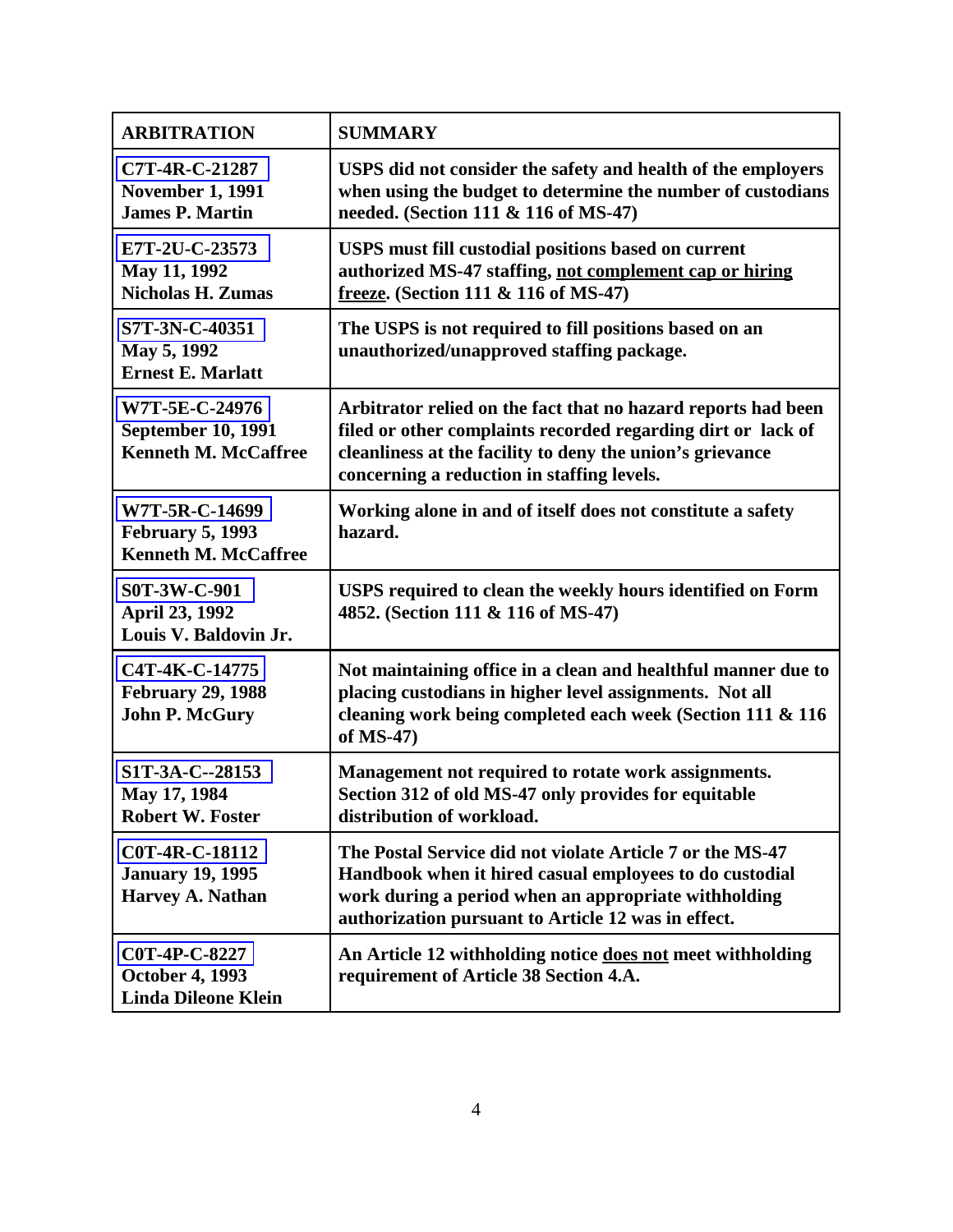| <b>ARBITRATION</b>                                                         | <b>SUMMARY</b>                                                                                                                                                                                                                                                                                                                                                                       |
|----------------------------------------------------------------------------|--------------------------------------------------------------------------------------------------------------------------------------------------------------------------------------------------------------------------------------------------------------------------------------------------------------------------------------------------------------------------------------|
| C0T-4G-C-14749                                                             | When a casual employee is hired in response to an Article 12                                                                                                                                                                                                                                                                                                                         |
| June 6, 1994                                                               | withholding order then that hiring is in lieu of hiring a                                                                                                                                                                                                                                                                                                                            |
| <b>William Belshaw</b>                                                     | career employee.                                                                                                                                                                                                                                                                                                                                                                     |
| C0T-4P-C-15097                                                             | When a casual employee is hired in response to an Article 12                                                                                                                                                                                                                                                                                                                         |
| <b>November 8, 1993</b>                                                    | withholding order then that hiring is in lieu of hiring a                                                                                                                                                                                                                                                                                                                            |
| <b>Charles E. Krider</b>                                                   | career employee.                                                                                                                                                                                                                                                                                                                                                                     |
| C90T-1C-C-93023708<br><b>March 1, 1995</b><br><b>Joseph A. Sickles</b>     | TE's were properly utilized as custodians during a<br>withholding period. The union did not present sufficient<br>evidence to demonstrate that the Postal Service failed to<br>follow the procedural requirements prior to the hiring of the<br>TE's, or that the TE's were hired, or utilized, in a manner<br>other than as designated and authorized by the National<br>Agreement. |
| S0T-3D-C-7826                                                              | USPS not required to staff at MS-47 standards when under                                                                                                                                                                                                                                                                                                                             |
| <b>October 8, 1993</b>                                                     | an Article 12 withholding. USPS is required to continue to                                                                                                                                                                                                                                                                                                                           |
| <b>Fallon W. Bentz</b>                                                     | work the 4852 hours.                                                                                                                                                                                                                                                                                                                                                                 |
| S0T-3D-C-4577<br><b>October 9, 1993</b><br><b>Fallon W. Bentz</b>          | USPS required to complete lines E, F, and G on Form 4852.<br>(Section 243r of MS-47)                                                                                                                                                                                                                                                                                                 |
| I90T-4I-C-20272<br><b>November 21, 1996</b><br><b>Lamont E. Stallworth</b> | The arbitrator drew a distinction between cleaning services<br>and custodial duties, he claimed that lines E, F, G only have<br>to be completed. Management determines that the work is<br>not to be subcontracted.                                                                                                                                                                  |
| W7T-5K-C-23404<br><b>August 4, 1992</b><br><b>Edwin R. Render</b>          | Staffing with either a full time regular or a part time regular.<br>(Section 243n of MS-47)                                                                                                                                                                                                                                                                                          |
| S7T-3F-C-31292                                                             | The union can not enforce a staffing package that has not                                                                                                                                                                                                                                                                                                                            |
| <b>September 30, 1991</b>                                                  | been properly approved in accordance with the MS-47.                                                                                                                                                                                                                                                                                                                                 |
| <b>Charlotte Gold</b>                                                      | (Section 243.v and MMO-21-91)                                                                                                                                                                                                                                                                                                                                                        |
| C7T-4A-C-235                                                               | USPS not required to provide coverage for incidental annual                                                                                                                                                                                                                                                                                                                          |
| <b>October 2, 1989</b>                                                     | leave when union can not show unsanitary conditions would                                                                                                                                                                                                                                                                                                                            |
| <b>Linda DiLeone Klein</b>                                                 | result without coverage.                                                                                                                                                                                                                                                                                                                                                             |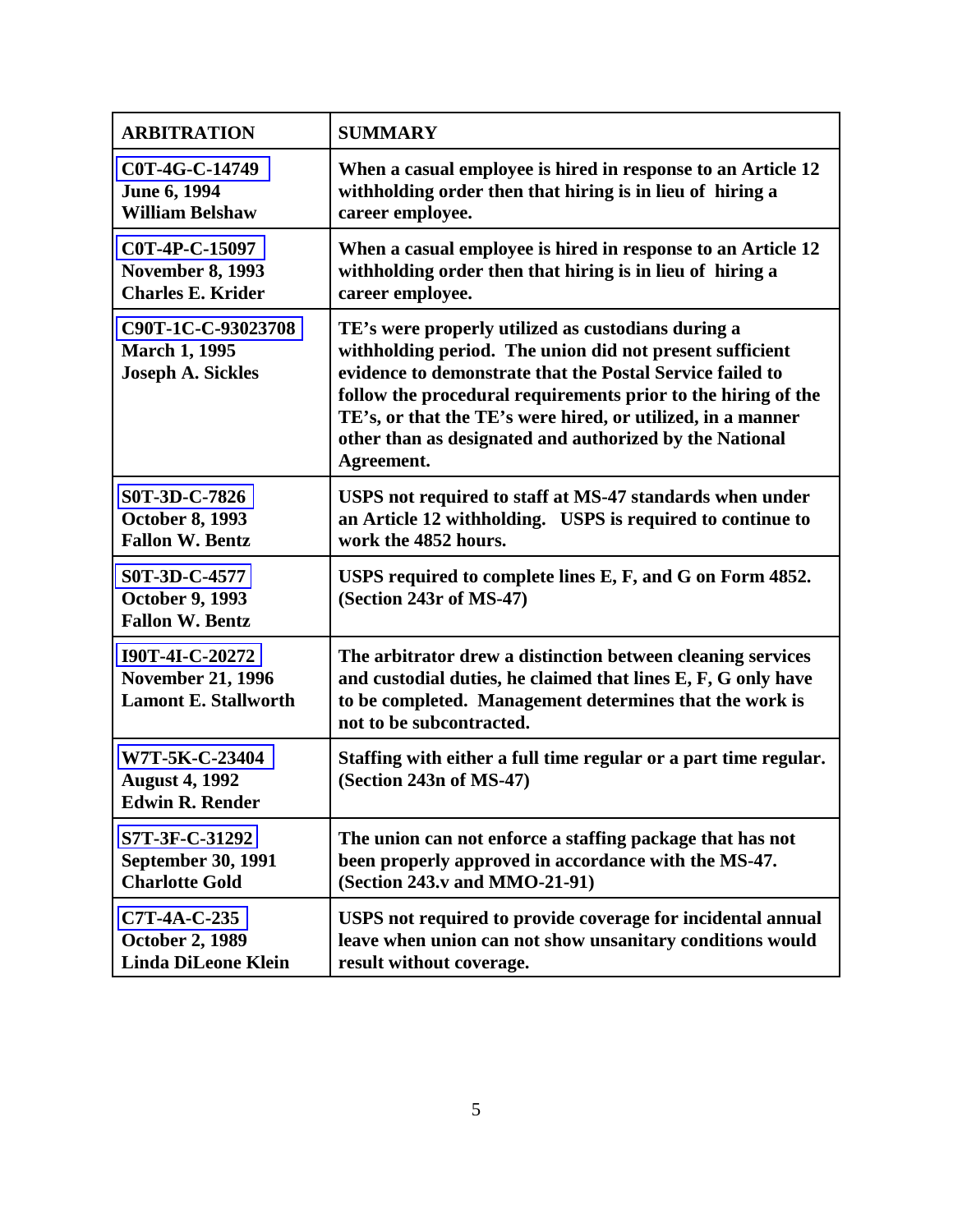| <b>ARBITRATION</b>                                                                   | <b>SUMMARY</b>                                                                                                                                                                                                                                                                                                                                                                                                                                                                                                                       |
|--------------------------------------------------------------------------------------|--------------------------------------------------------------------------------------------------------------------------------------------------------------------------------------------------------------------------------------------------------------------------------------------------------------------------------------------------------------------------------------------------------------------------------------------------------------------------------------------------------------------------------------|
| C7T-4M-C-30525<br>C7T-4M-C-32277<br><b>February 1, 1986</b><br><b>William Dolson</b> | Local Mgmt required to establish registers as required in<br>Section 211.11 of Handbook EL-311 and Management<br>Instruction 350-89-2. Local Mgmt can not avoid withholding<br>notice requirements of Article 38 Section 4 with claim that a<br>new staffing package is being developed.                                                                                                                                                                                                                                             |
| C4T-4A-C-3010<br><b>February 1, 1996</b><br><b>Peter DiLeone</b>                     | Custodians instructed to perform mail search duties are to<br>receive higher level pay. Instructed                                                                                                                                                                                                                                                                                                                                                                                                                                   |
| S7T-3C-C-31272<br><b>December 5, 1990</b><br><b>Earnest E. Marlatt</b>               | Arbitrator claimed that overtime pay was not the proper<br>compensation when management did not work all the hours<br>identified on Form 4852 as required in Section 116 of the MS-<br>47 Handbook. (This arbitrator was wrong. He claimed that<br>the Service had options to subcontract or use casuals or non-<br>maintenance employees. A review of the case clearly shows<br>that the use of a subcontractor, casuals or non-maintenance<br>employees was prohibited by the clear language of the<br><b>National Agreement.)</b> |
| C7T-4J-C-29635<br><b>October 6, 1993</b><br><b>Lamont Stallworth</b>                 | Payment to the OTDL for the difference in required weekly<br>cleaning hours as found on the 4852 and the actual hours<br>used cleaning. USPS required to use the number of hours on<br>Form 4852. (See Gamser, case A8-NA-375)                                                                                                                                                                                                                                                                                                       |
| I90T-1I-C-94036944<br><b>December 28, 1994</b><br><b>William Belshaw</b>             | Payment to the OTDL for the difference in required weekly<br>cleaning hours as found on the 4852 and the actual hours<br>used cleaning. USPS required to use the number of hours on<br>Form 4852. He also overturned Arbitrator Marlatt's above<br>decision in case S7T-3C-31272.                                                                                                                                                                                                                                                    |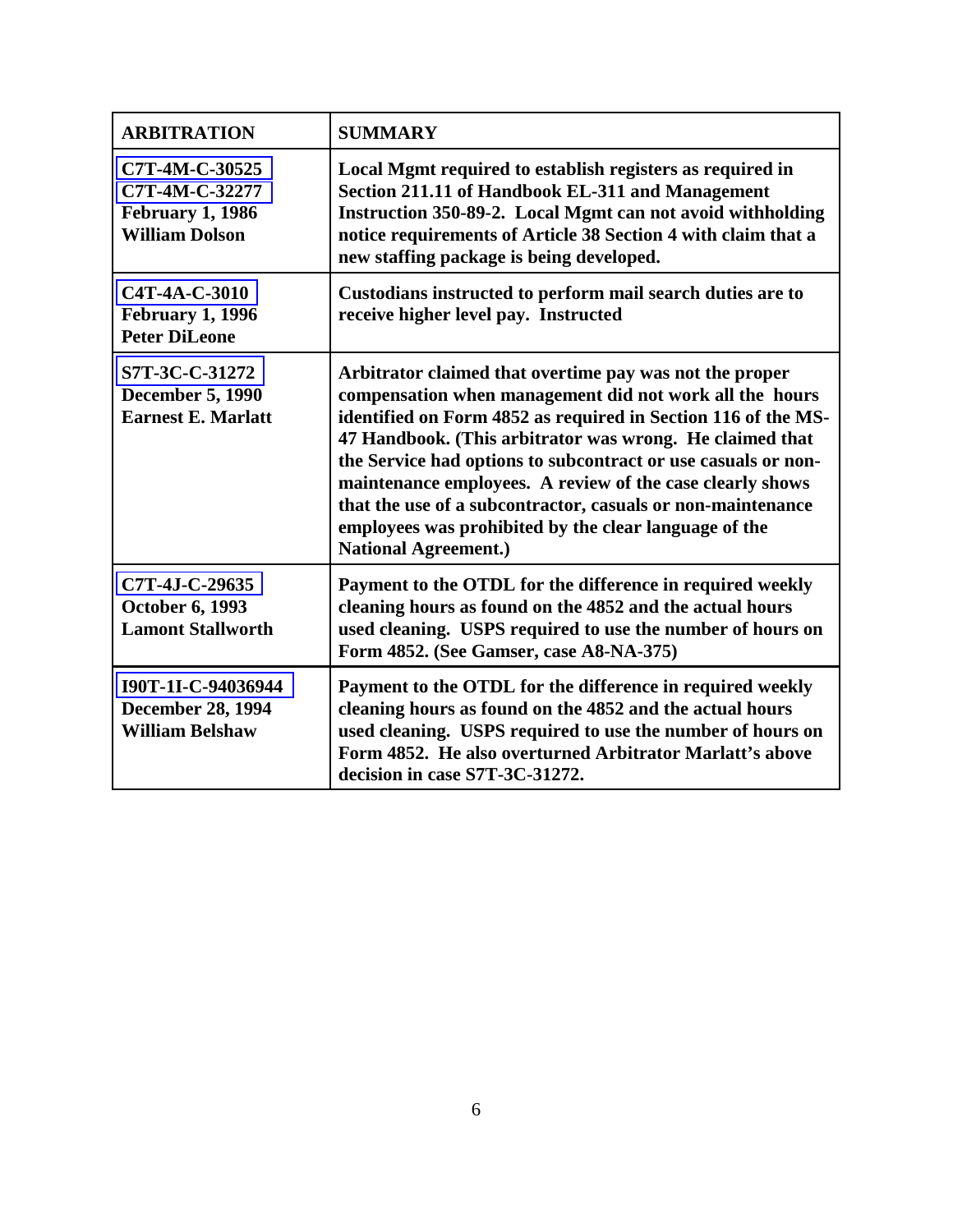| <b>ARBITRATION</b>                                                        | <b>SUMMARY</b>                                                                                                                                                                                                                                                                                                                                                                                                                                                                                                                                                                                                                                                                                                                                                                                                                                                                                                                                       |
|---------------------------------------------------------------------------|------------------------------------------------------------------------------------------------------------------------------------------------------------------------------------------------------------------------------------------------------------------------------------------------------------------------------------------------------------------------------------------------------------------------------------------------------------------------------------------------------------------------------------------------------------------------------------------------------------------------------------------------------------------------------------------------------------------------------------------------------------------------------------------------------------------------------------------------------------------------------------------------------------------------------------------------------|
| D90T-1D-C-94020357<br><b>January 18, 1995</b><br><b>Michael E. Zobrak</b> | Payment at the straight time rate for the difference in the<br>number of hours actually worked per week by those<br>employees classified as custodians or group leaders of the<br>custodians as opposed to the number there were for staffing<br>mandates. In regards to the 11/30/93 headquarters letter<br>which called for a 20% reduction in custodians the arbitrator<br>reasoned: "Nothing in the ultimate directive from Postal<br>Headquarters justifies local management's failure to<br>maintain the authorized staffing level. The November 30,<br>1993 directive clearly states that once a staffing level is<br>determined, it must be maintained until a new staffing survey<br>is performed clearly local management was in violation of<br>the National Agreement by not maintaining the authorized<br>staffing levels.                                                                                                              |
| C90T-1C-C-9407970<br>April 17, 1996<br><b>Lawrence Loeb</b>               | Management failed to maintain the staffing levels established<br>by the procedures outlined in the MS-47 and instead used<br>casuals to perform the work not being done due to the<br>vacancies. The Service is directed to fill the vacancies other<br>than those created by the incumbents having been directed to<br>perform higher level work. Within 30 days of the date of this<br>award the parties shall meet for the purpose of determining<br>which employees on the overtime desired list are entitled to<br>overtime pay for the hours worked by the casuals.<br>$(**He is$<br>not a good arbitrator for the Union. He will not grant a<br>remedy. He believes the Service should be unjustly rewarded<br>for violating the contract. The options he claims were<br>available simply did not exist. The office did not qualify for<br>subcontracting and Article 7 prevented the assignment of<br>casuals and non-maintenance employees. |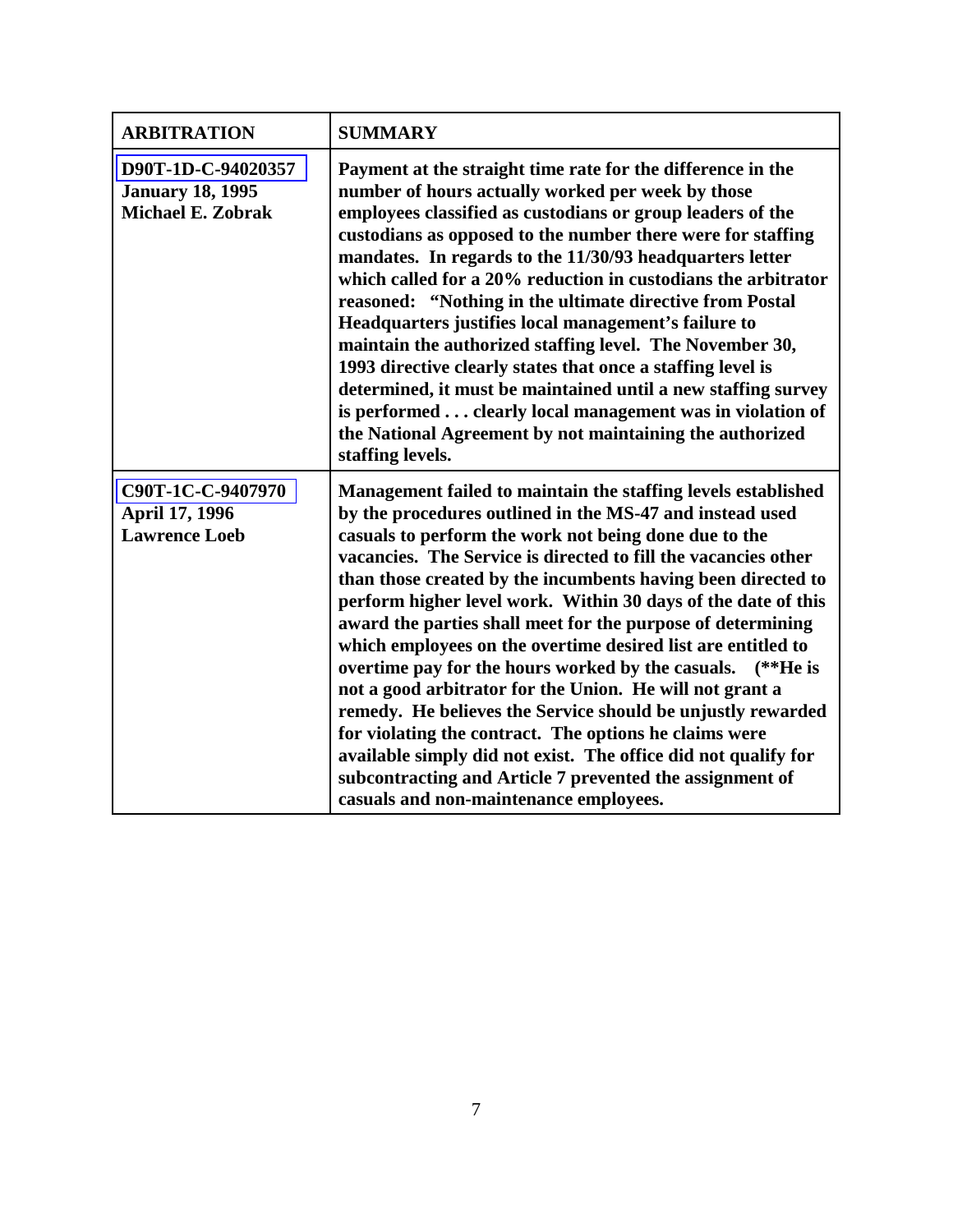| <b>ARBITRATION</b>                                                                           | <b>SUMMARY</b>                                                                                                                                                                                                                                                                                                                                                                                                                                                                                                                                                                                                                                                                                                                                                                                                                                                                                                                                                                                                                                                                                                                                                                                                                                                                                                    |
|----------------------------------------------------------------------------------------------|-------------------------------------------------------------------------------------------------------------------------------------------------------------------------------------------------------------------------------------------------------------------------------------------------------------------------------------------------------------------------------------------------------------------------------------------------------------------------------------------------------------------------------------------------------------------------------------------------------------------------------------------------------------------------------------------------------------------------------------------------------------------------------------------------------------------------------------------------------------------------------------------------------------------------------------------------------------------------------------------------------------------------------------------------------------------------------------------------------------------------------------------------------------------------------------------------------------------------------------------------------------------------------------------------------------------|
| C90T-4C-C-4262<br>(C90T-4C-C-920121071)<br><b>September 13, 1996</b><br><b>Lawrence Loeb</b> | The Service violated the contract when it cut the number of<br>maintenance hours at the Avon Lake Post Office below the<br>level set pursuant to the MS-47 Handbook. This arbitrator<br>has again refused to grant compensation for unworked<br>custodial hours. Although he agrees that a reduction from 34<br>to 20 hours was incorrect, he refusedto grant compensation<br>because he believes mgt. Had other options rather than<br>overtime to have the cleaning work completed. This ignores<br>the fact that although the Service had options other than<br>overtime to complete the work THEY CHOSE NONE OF<br><b>THE OPTIONS. The non-performance of the work is the</b><br>violation. According to this arbitrator, although the Service<br>is contractually required to complete the work under the<br>options available to them, the Service is not penalized for<br>choosing none of the options and not completing the work.<br>(**He is not a good arbitrator for the Union. He will not<br>grant a remedy. He believes the Service should be unjustly<br>rewarded for violating the contract. The options he claims<br>were available simply did not exist. The office did not qualify<br>for subcontracting and Article 7 prevented the assignment of<br>casuals and non-maintenance employees.) |
| E90T-1E-C-94056510<br>April 26, 1995<br><b>William Eaton</b>                                 | The Postal Service violated Article 19 of the National<br>Agreement by not staffing per the MS-47 manual, and the<br>Postal Service shall staff custodial positions to the level<br>indicated on Form 4852. The pay remedy was remanded.<br>Page 27 - "Management argues that this discrepancy is<br>allowable under Section 340.c of the MS-47 which provides<br>that, 'Actual day to day assignments depends on the number<br>of custodial personnel reporting.' The same paragraph<br>provides that 'when excessive unscheduled absences occur the<br>component cleaning routes should be limited before area<br>cleaning routes' clearly, however, this reference to<br>'unscheduled absences' cannot be construed to cover<br>vacancies in the custodial staff, which are not 'unscheduled'<br>in a day to day sense, but known in advance over a period of<br>time.                                                                                                                                                                                                                                                                                                                                                                                                                                         |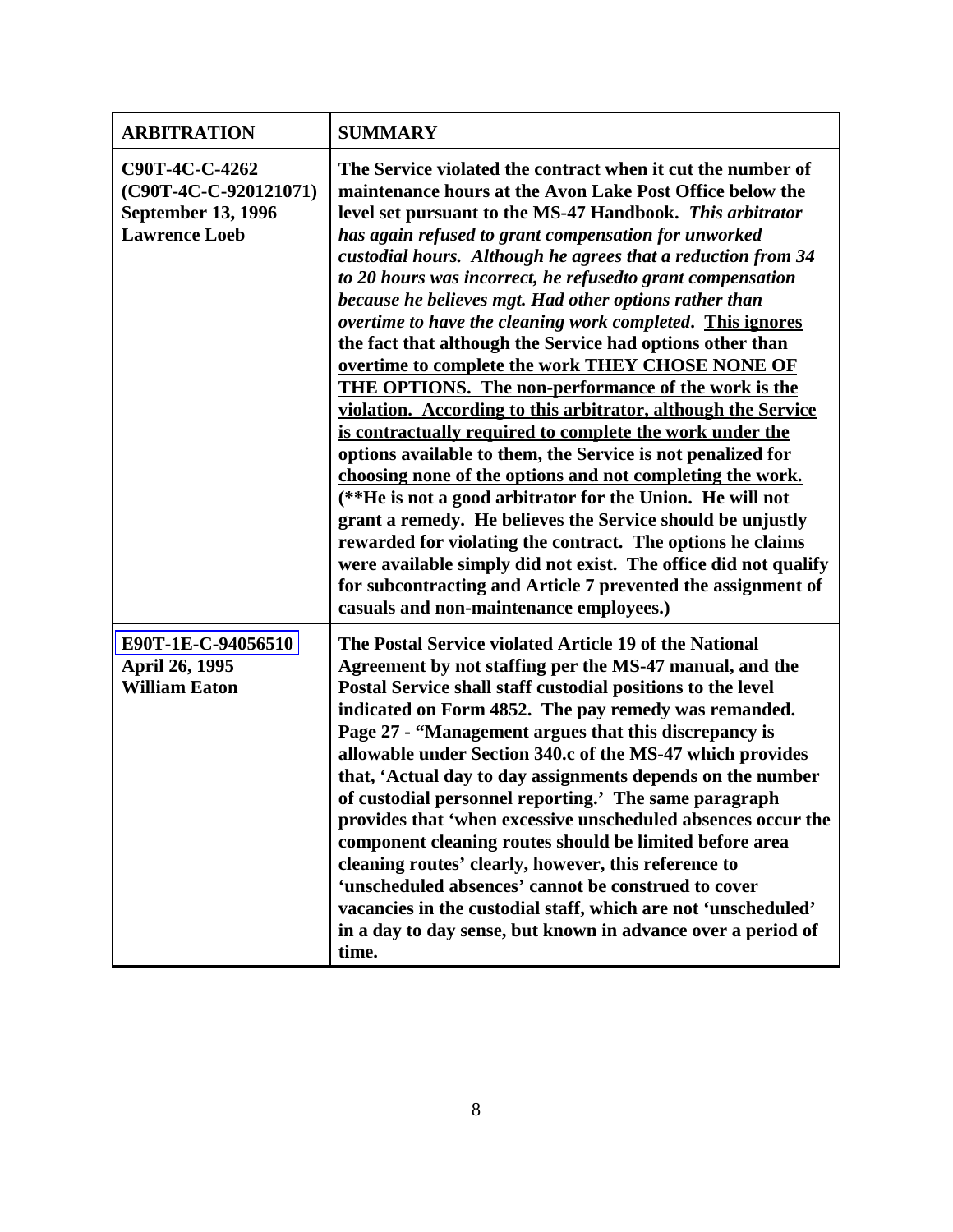| <b>ARBITRATION</b>                                                            | <b>SUMMARY</b>                                                                                                                                                                                                                                                                                                                                                                                                                                                                                                                                                                                                                                                                                                                                                                      |
|-------------------------------------------------------------------------------|-------------------------------------------------------------------------------------------------------------------------------------------------------------------------------------------------------------------------------------------------------------------------------------------------------------------------------------------------------------------------------------------------------------------------------------------------------------------------------------------------------------------------------------------------------------------------------------------------------------------------------------------------------------------------------------------------------------------------------------------------------------------------------------|
| C87T-1C-C-90006204<br><b>July 13, 1996</b><br><b>Fred Blackwell</b>           | The preponderating evidence of records established that the<br>Postal Service violated Article 19 of the National Agreement<br>by refusing to honor the MS-47 custodial staffing<br>determinations for the Shillington Branch of the Reading<br>Post Office. Accordingly, the grievance for make whole<br>compensation to union-designated unit employees is<br>sustained.                                                                                                                                                                                                                                                                                                                                                                                                          |
| J90T-4J-C-94041806<br><b>July 27, 1996</b><br><b>Edwin Benn</b>               | The union has demonstrated that the valid staffing package<br>at Carmel, Indiana specified 68.4 hours per week for<br>maintenance work which was not completely performed. The<br>failure by management to assign the amount of maintenance<br>work as specified in the staffing package violated the MS-47<br>Handbook requirements and, therefore, Article 19 of the<br>Agreement. As a remedy, management is directed to comply<br>with the maintenance hours requirements specified in the<br>staffing package (68.4) until that requirement is changed<br>consistent with the procedures set forth in the MS-47.<br>Further, the affected employees shall be made whole for the<br>lost work opportunities in accord with the procedure set forth<br>in III(D) of the opinion. |
| I90T-1I-C-93036556<br>May 20, 1995<br><b>Edwin Benn</b>                       | Management violated the agreement when it failed to staff in<br>accord with the levels provided for in the approved<br>maintenance staffing package. Mgt. is directed to staff in<br>accord with the staffing package. The matter is remanded to<br>the parties to compute back pay entitlements, if any, based<br>upon actual lost work opportunities.                                                                                                                                                                                                                                                                                                                                                                                                                             |
| W7T-5G-C-27211<br><b>November 17, 1993</b><br><b>Gary L. Axon</b>             | USPS required to compensate OTDL for difference in actual<br>weekly cleaning hours and weekly cleaning hours required by<br>Form 4852.                                                                                                                                                                                                                                                                                                                                                                                                                                                                                                                                                                                                                                              |
| B90T-4B-C-92018695<br><b>October 13, 1994</b><br><b>Linda Robins Franklin</b> | Mr. Phillips is to be paid at the overtime rate for the<br>difference between the number of hours he worked, either<br>straight or overtime, and sixty hours, for each week, from the<br>week of June 13, 1992 to January 8, 1993. Other employees,<br>such as P/T flexibles who worked as custodians between April<br>4, 1992 and January 9, 1993 shall be paid up to 40 hours,<br>straight time, for the day(s) they worked. Only one person<br>had to be replaced in one day. The final hours shall not be<br>more than two full time custodians, as expressed in the MS-<br>47.                                                                                                                                                                                                 |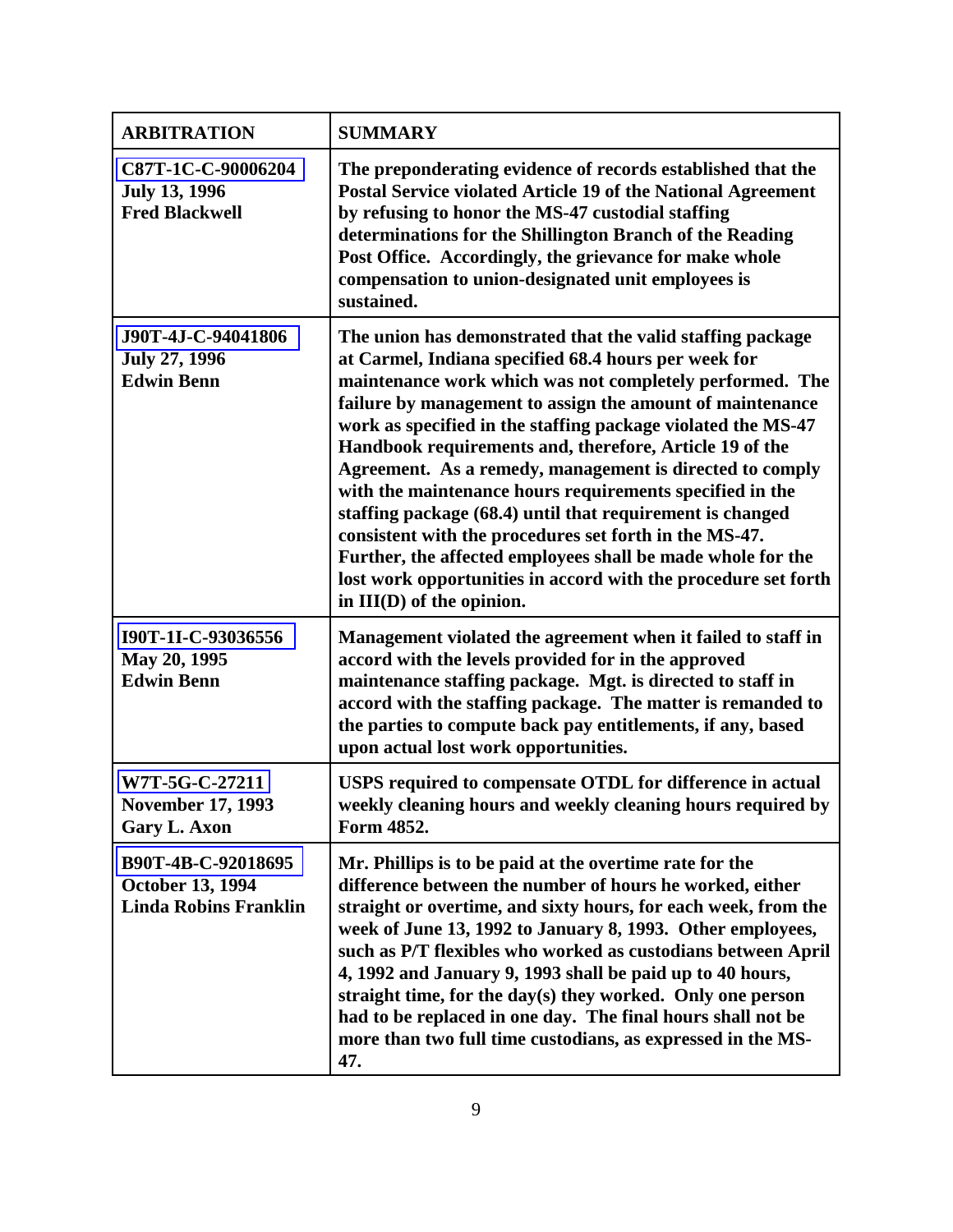| <b>ARBITRATION</b>                                                                        | <b>SUMMARY</b>                                                                                                                                                                                                                                                                                                                                                                                                                                                                                                                                                                                                                                                                                                                                                                                                                                                                                                                                                                                                                                                                                                                                                                               |
|-------------------------------------------------------------------------------------------|----------------------------------------------------------------------------------------------------------------------------------------------------------------------------------------------------------------------------------------------------------------------------------------------------------------------------------------------------------------------------------------------------------------------------------------------------------------------------------------------------------------------------------------------------------------------------------------------------------------------------------------------------------------------------------------------------------------------------------------------------------------------------------------------------------------------------------------------------------------------------------------------------------------------------------------------------------------------------------------------------------------------------------------------------------------------------------------------------------------------------------------------------------------------------------------------|
| W0T-5F-C-7552<br><b>August 17, 1995</b><br><b>Gary L. Axon</b>                            | The Postal Service violated Article 19 and the Step 3<br>agreement by not immediately staffing the Circus Circus<br>Station at the rate established by Form 4852. The Postal<br>Service is directed to compensate the custodian at the straight<br>time rate for 16 hours per week for 7 weeks. The Postal<br>Service may also deduct an additional 16 hours from the<br>compensation in recognition of the time it temporarily<br>assigned a career employee to the Circus Circus Station and<br>any amounts already paid to the career employee. This case<br>involves a claim by the union the Postal Service was not<br>staffing to the levels established by the Form 4852 at the<br><b>Circus Circus Station. Through an earlier grievance</b><br>settlement at the Step 3, the Postal Service agreed to<br>"immediately" staff the Circus Circus Station in accordance<br>with the Form 4852. The Postal Service failed to immediately<br>staff the Circus Circus Station pursuant to the Form 4852.<br>Therefore, the arbitrator concluded Postal Service violated<br>the Step 3 Agreement when it failed to immediately bring the<br>custodial staffing in line with the Form 4852. |
| W0T-5F-C-9673<br>June 19, 1996<br><b>Bennett S. Aisenberg</b>                             | The union made a full and detailed statement of facts relied<br>on to support its position that the Service had violated the<br>standards set forth in the MS-47 Handbook and thus the<br>Gamser decision. At the arbitration hearing, the union<br>presented sufficient evidence to make the prima facie case<br>and satisfied its burden of proof. The union is to be made<br>whole for all losses it sustained by the virtue of the Service's<br>violation. 9673 - Understaffed and not working all weekly<br>hours. 9674 - Not filling a vacant custodial position. 11530 -<br>Short staffing at the Garside Station for @ one and one-half<br>months.                                                                                                                                                                                                                                                                                                                                                                                                                                                                                                                                   |
| C7T-4G-C-33481<br><b>January 19, 1994</b><br><b>Harvey Nathan</b>                         | Local management cannot avoid withholding notice<br>requirements of Article 38 Section 4 in order to create an<br>inservice register.                                                                                                                                                                                                                                                                                                                                                                                                                                                                                                                                                                                                                                                                                                                                                                                                                                                                                                                                                                                                                                                        |
| E7T-2P-C-24651<br>E7T-2P-C-26177<br><b>December 8, 1990</b><br><b>Carl F. Stoltenberg</b> | Local management is prohibited from hiring casuals as<br>custodians due to a hiring freeze. Postal Service is required<br>to staff with career employees according to 4852.                                                                                                                                                                                                                                                                                                                                                                                                                                                                                                                                                                                                                                                                                                                                                                                                                                                                                                                                                                                                                  |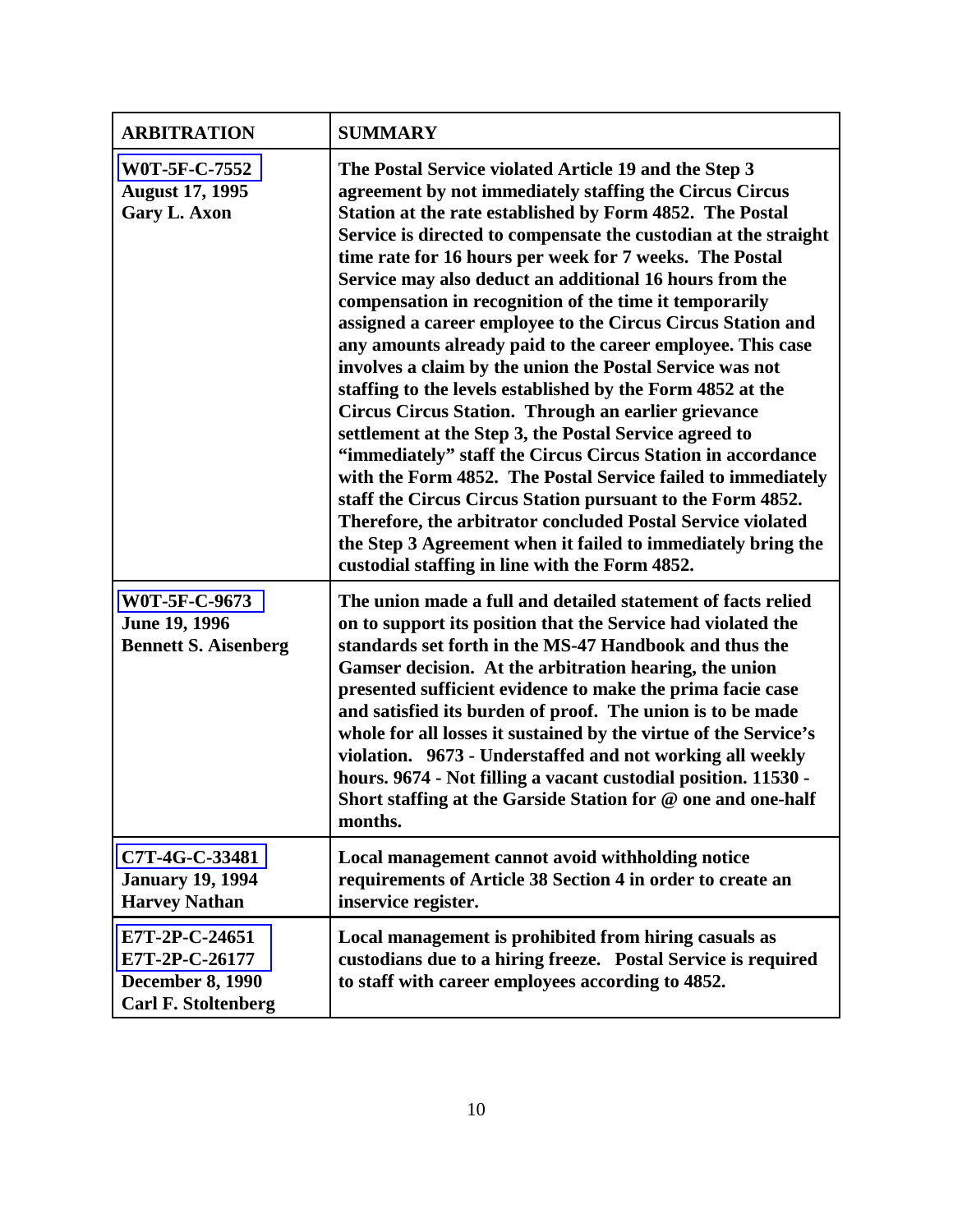| <b>ARBITRATION</b>                                                                                       | <b>SUMMARY</b>                                                                                                                                                                                                                                                                                                                                                                                                    |
|----------------------------------------------------------------------------------------------------------|-------------------------------------------------------------------------------------------------------------------------------------------------------------------------------------------------------------------------------------------------------------------------------------------------------------------------------------------------------------------------------------------------------------------|
| E7T-2P-C-30680<br>E7T-2P-C-30943<br>E7T-2P-C-32554<br><b>December 29, 1990</b><br><b>James E. Rimmel</b> | Local management is prohibited from hiring casuals as<br>custodians due to hiring freeze. Postal Service is required to<br>staff with career employees according to 4852.                                                                                                                                                                                                                                         |
| S7T-3Q-C-40353<br>G87T-4G-C-91023390<br><b>January 3, 1994</b><br><b>Rodney Dennis</b>                   | USPS did not violate the agreement by not working all<br>weekly hours on Form 4852 when the union relies solely on<br>Section 116 of the MS-47. It is management's option to use or<br>not use replacements for sick leave or emergency annual<br>leave coverage. (National arbitrator Gamser in case A8-C-375<br>required management to work all hours. Section 116 is only<br>for determining staffing levels.) |
| S4T-3T-C-29609<br><b>March 6, 1989</b><br>J.D. Dunn                                                      | USPS not required to rebut union's custodial staffing "line by<br>line". In the absence of a showing by the union that the Post<br>Office is not being kept clean following a reduction custodial<br>compliment, then there is not contract violation.                                                                                                                                                            |
| C7T-4J-C-30147<br>June 16, 1994<br><b>Edmund Benn</b>                                                    | Union failed to show the 4869/3839/4852 figures were better<br>than the Postal Service's.                                                                                                                                                                                                                                                                                                                         |
| W7T-5S-C-30955<br>May 23, 1995<br><b>Gary L. Axon</b>                                                    | The Postal Service did not violate the agreement when<br>subcontracting cleaning services at the carrier annex.<br>(*Requests have been made to President Biller to have this<br>decision vacated.)                                                                                                                                                                                                               |
| S7T-3N-C-30244<br><b>August 17, 1992</b><br><b>Edmund W. Schedler</b>                                    | Union failed to show management's staffing calculations<br>violated MS-47 frequencies or that management abused their<br>discretion assigning the frequencies. The arbitrator gave<br>great credibility to management "expert staffing witness"<br>over the local union official.                                                                                                                                 |
| E7T-2H-C-43203<br><b>July 20, 1992</b><br><b>Robert W. Foster</b>                                        | Union failed to show management's staffing calculations<br>violated MS-47 frequencies or that management abused their<br>discretion assigning the frequencies.                                                                                                                                                                                                                                                    |
| I90T-4I-C-92058354<br><b>September 28, 1994</b><br><b>Harvey Nathan</b>                                  | Union failed to show 1) management's staffing calculations<br>violated MS-47 frequencies or that management abused their<br>discretion assigning the frequencies, 2) that voluntary<br>attrition did not occur and 3) management could have<br>combined hours to achieve a full time position.                                                                                                                    |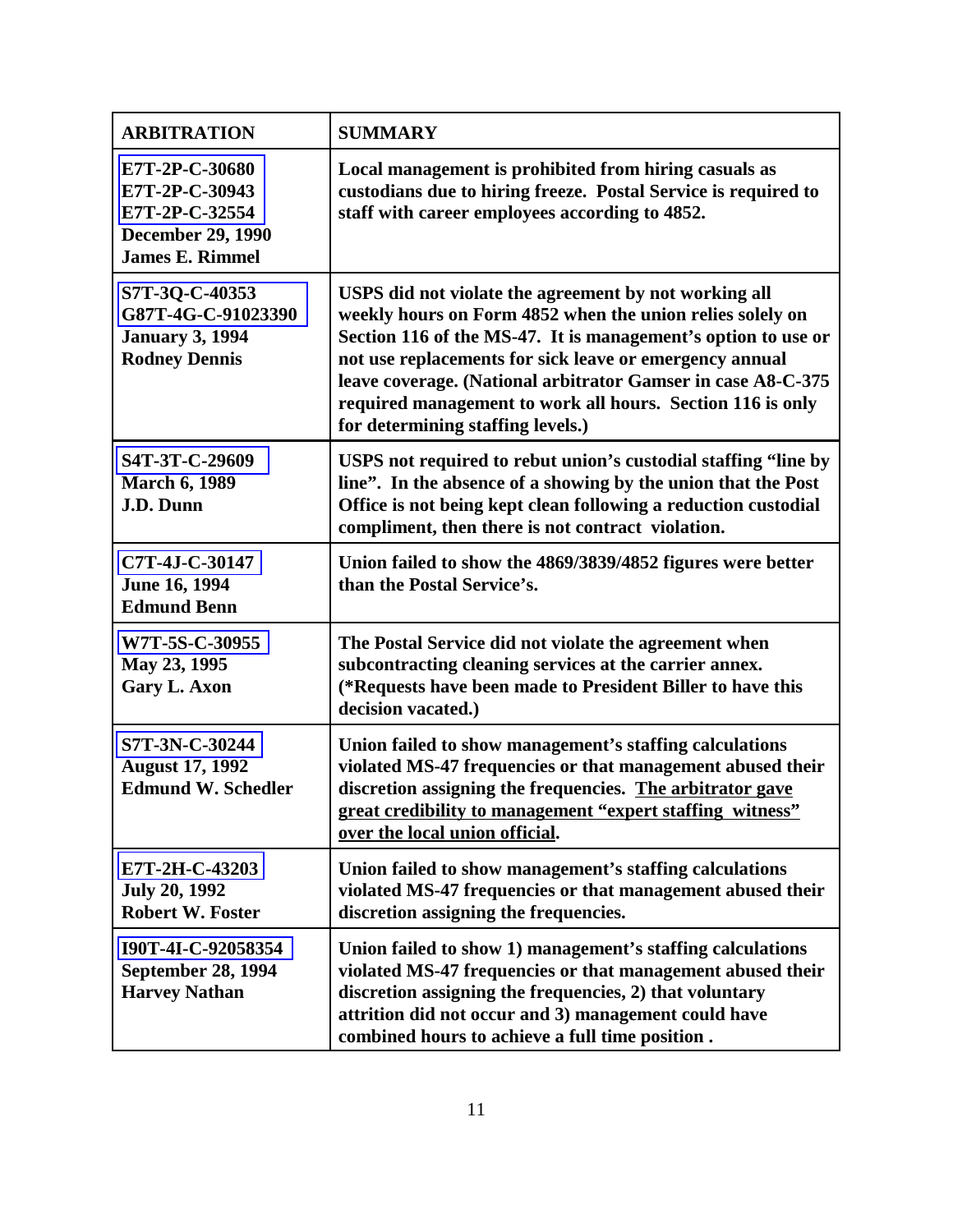| <b>ARBITRATION</b>                                                     | <b>SUMMARY</b>                                                                                                                                                                                                                                                                                                                                                                                                                                                                                                                                                                                                                                                                                                                                                                                                                                                                                         |
|------------------------------------------------------------------------|--------------------------------------------------------------------------------------------------------------------------------------------------------------------------------------------------------------------------------------------------------------------------------------------------------------------------------------------------------------------------------------------------------------------------------------------------------------------------------------------------------------------------------------------------------------------------------------------------------------------------------------------------------------------------------------------------------------------------------------------------------------------------------------------------------------------------------------------------------------------------------------------------------|
| S7T-3Q-C-37875<br><b>September 11, 1991</b><br>J. Reese Johnston Jr.   | Subcontracting of cleaning services at an independent facility<br>with less than 39 hours of weekly work. The union claimed<br>procedural errors existed due to management not providing<br>the cost comparison errors existed due to management not<br>providing the cost comparison prior to awarding the<br>contract. The arbitrator would not rule on this issue as it was<br>never raised in the grievance procedure, thus he would not<br>permit this argument at the arbitration table.                                                                                                                                                                                                                                                                                                                                                                                                         |
| C0T-4P-C-5526<br><b>August 26, 1995</b><br><b>Lamont E. Stallworth</b> | The instant grievance is sustained in part. The Service<br>violated the Collective Bargaining Agreement and in<br>particular the 1989 settlement agreement, when it<br>subcontracted out the cleaning work in 1991-1992. No<br>violation of the agreement occurred after June 28, 1993 when<br>the parties agreed to permit subcontracting of cleaning work<br>in facilities with 39 hours or less of custodial cleaning per<br>week. The Service did not violate the agreement by failing to<br>create a full-time regular position. The Service shall<br>recompense the union for the cost of the subcontract for the<br>period between 1991-1992 when the facility opened and June<br>28, 1993, when the Service was permitted to subcontract the<br>work.                                                                                                                                          |
| W0T-5G-C-16571<br><b>October 19, 1995</b><br><b>Edna E.J. Francis</b>  | Contrary to the MS-47, certain custodial duties at a branch<br>facility were not credited on the Form 4852 and departures<br>from specified frequency ranges for various custodial tasks<br>were not approved by higher level management. Since<br>Article 19 of the National Agreement incorporates the MS-47<br>into the National Agreement, management's failure to adhere<br>to the MS-47 in determining the custodial workload at the<br>facility violated Article 19 of the National Agreement. To<br>remedy the violation, management shall reassess the custodial<br>workload in accordance with the three-step procedure<br>prescribed by the MS-47 and shall assign the custodial work<br>load in accordance with the results of that reassessment.<br>During the reassessment period, management may continue<br>the status quo, i.e. using the services of a contract cleaning<br>service. |